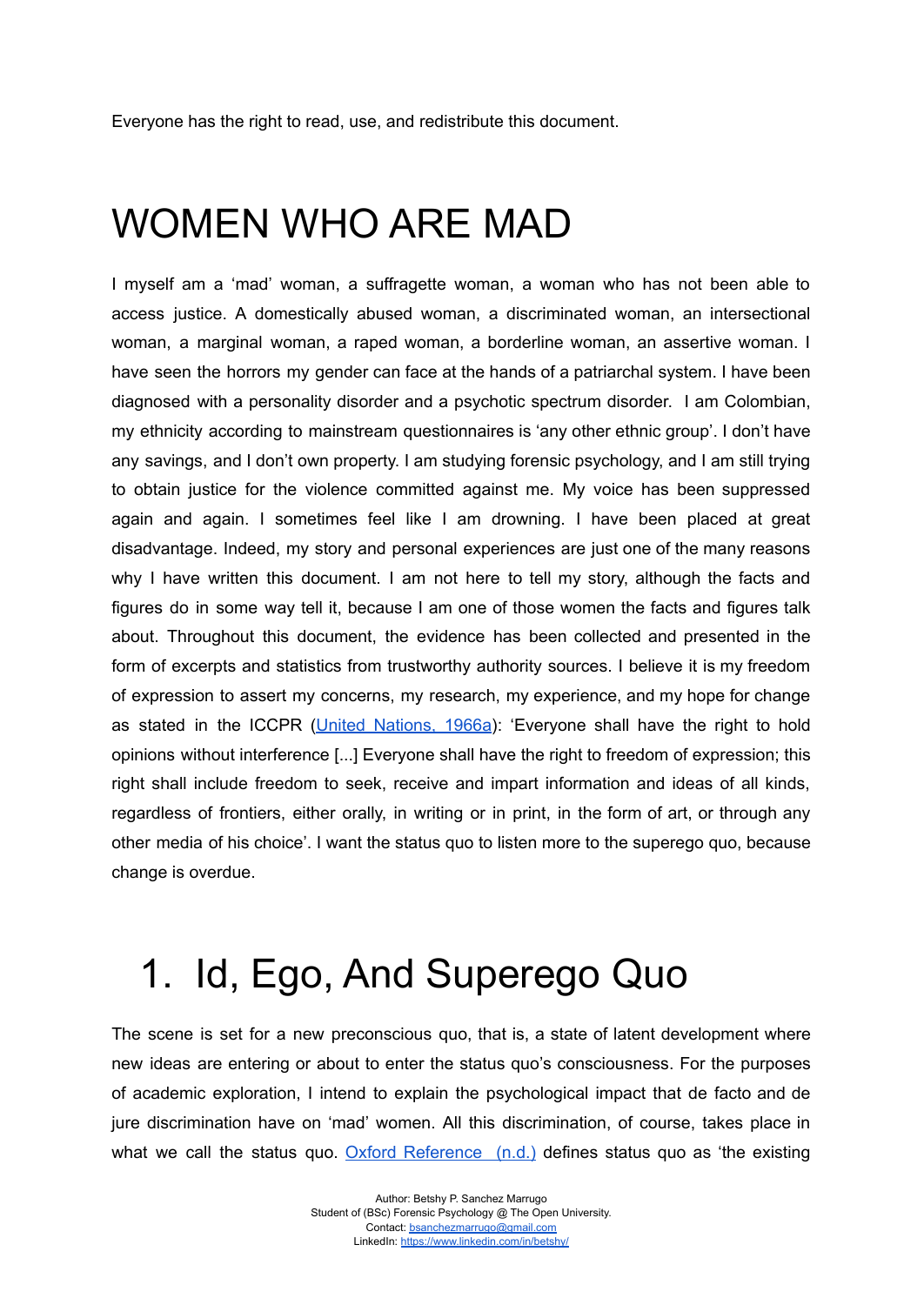social, economic, and/or political system or the current power relations'. In other words, the status quo is the collective ego. The state of preconsciousness and consciousness of the system of things, reality. The ego quo. Freud [\(1923\)](https://www.sigmundfreud.net/the-ego-and-the-id-pdf-ebook.jsp) in his book *The Ego and the Id* posited: 'We have formed the idea that in each individual there is a coherent organization of mental processes; and we call this his ego [...] The ego represents what may be called reason and common sense, in contrast to the id, which contains the passions [...] holding good on the average or ideally'. In this document, we will be exploring the collective ego, and as Freud posited, the 'common sense', the 'average', and the 'ideally'. Freud [\(1923\)](https://www.sigmundfreud.net/the-ego-and-the-id-pdf-ebook.jsp) explained that the ego regulates the unconscious drives of the id and the superego. I find it necessary to first explain these concepts in order to explore what I mean by id quo and superego quo.

Freud saw the id as the basic human energy which is instinctual in nature. He established a theory where the id is part of the human body, and interacts in the form of impulses which are biological in nature. Freud believed that the id had the uninhibited elements of morality, which the ego has to regulate based on sociophenomenological events stored in memory. It is believed that the ego regulates such conflict by taking on board the signals sent by the superego, the unconscious morality learned through the early ego/status quo ante (starting in the microsystem, extending to the mesosystem, and finally internalising the macrosystem). Thus, the superego quo stores the moral foundations learned through different stages of development, and the id stores the natural instincts that are intrinsically human and animal. It all begins with memory. The superego quo stores the sublimated pathologies, and wants to inhibit the unconditioned responses of the id, which stores physical memory. The ego, being the consciousness of the self, must use the superego's knowledge base to successfully inhibit the impulses of the id. This process is accomplished through sublimation, and many people succeed in becoming inhibited adults who are able to behave in socially acceptable ways. Freud [\(1923\)](https://www.sigmundfreud.net/the-ego-and-the-id-pdf-ebook.jsp) further states: 'the ego is in the habit of transforming the id's will into action as if it were its own [...] The super-ego is, however, not simply a residue of the earliest object-choices of the id; it also represents an energetic reaction-formation against those choices [...] its compulsive character which manifests itself in the form of a categorical imperative'. Reaction formation is an unconscious defense mechanism where an object cathexis happens (fixation of energy on a specific variable), and where the object of cathexis is the opposite to what the person's unconscious instincts tell them to fixate on. When a person has reaction-formation, they behave according to the superego's unconscious inhibitions, which are endlessly in battle with the unconscious impulses of the id. Whilst Freud's theories had many limitations, many of his concepts remain operational in psychoanalysis. Freud [\(1923\)](https://www.sigmundfreud.net/the-ego-and-the-id-pdf-ebook.jsp) posits that object-cathexis 'proceeds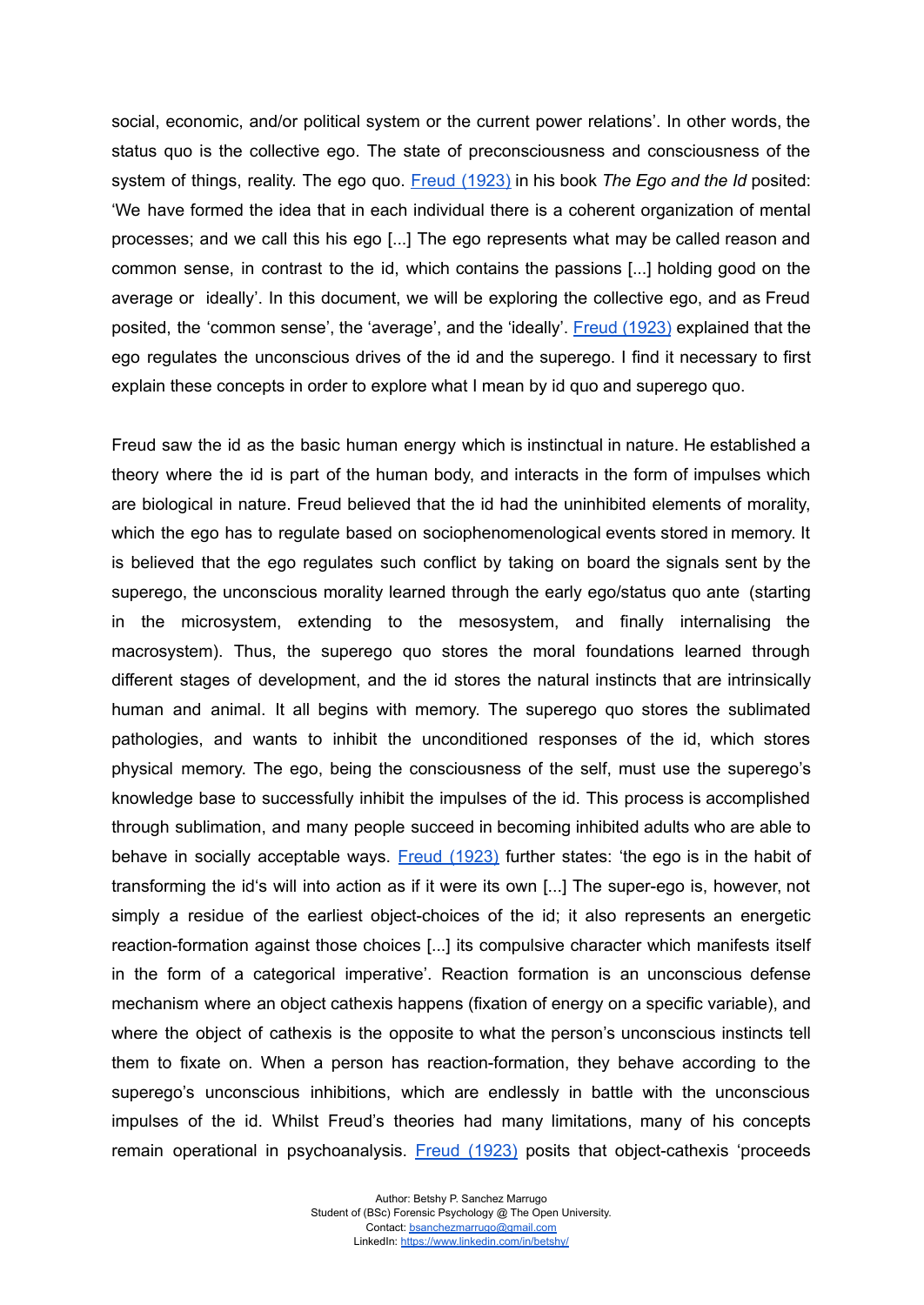from the id'. This is then assessed by the ego which draws behavioural standards from the superego, and finally a response is decided. The self might feel a compulsion towards inhibiting certain responses from the id, whilst enacting other impulses. Freud [\(1923\)](https://www.sigmundfreud.net/the-ego-and-the-id-pdf-ebook.jsp) states: 'As the child was once under a compulsion to obey its parents, so the ego submits to the categorical imperative of its super-ego'.

These categorical imperatives are made and remade throughout life by the superego, which continues to internalise the superego quo to update its knowledge base. In our status quo, the unconscious forces driving de facto morality are often legislation and leaders. Humans tend to internalise the very attitudes ingrained in laws and procedures, rather unconsciously; and also tend to identify with those in authority positions. If these leaders, attitudes, and norms are fair; people introject it and reaction-formation happens leading to sublimation. However, things can go wrong. For instance, political leaders, norms, and attitudes which indicate discrimination can also be introjected, and identification leading to reaction formation happens in a maladaptive way. The superego quo registers that it is okay to discriminate against people in certain socially acceptable circumstances (e.g. gender pay gap) and thus, the impulses sent by the id to discriminate are not registered by the superego as impulses that need inhibiting. In other words, the superego (also known as the 'ego ideal') internalises that which has been defined as socially acceptable, average, or ideal. Thus, for instance, if the law protects homosexuals, then the society of the jurisdiction tends to adapt their ego towards the new status quo, that is, that there is nothing wrong with homosexuality and it would be a crime to engage in hate crime. This is the superego quo inhibiting the homophobic impulses stored in the id's database which is based on a personal, early status quo ante. Nevertheless, the id quo continues to send drives, attitudes, and impulses collectively stating that conversion therapy is legitimate although the superego quo has led to petitions specifically asking the UK government to ban conversion therapy. Thus, the preconscious quo becomes the idea that conversion therapy might be harmful, and illegitimate as the ego quo regulates such an ideological conflict ( $UK$  [Government](https://petition.parliament.uk/petitions/300976) and [Parliament,](https://petition.parliament.uk/petitions/300976) 2021). The ego quo is in transition, and hopefully soon conversion therapy will be in the status quo ante, in the same way that the criminalisation of homosexuality is also in the ego quo ante. Yet, not everyone is able to inhibit their maladaptive responses. Some continue to discriminate and engage in de facto hate crime. To this day, they have not been able to identify with leaders who promote equality, and continue fixated on leaders whose attitudes are full of prejudice and greed. This is the id quo which also sends impulses to the ego quo, and at times this can be reflected in de facto injustices and hate crime. In [Freud's](https://www.sigmundfreud.net/the-ego-and-the-id-pdf-ebook.jsp) [\(1923\)](https://www.sigmundfreud.net/the-ego-and-the-id-pdf-ebook.jsp) words: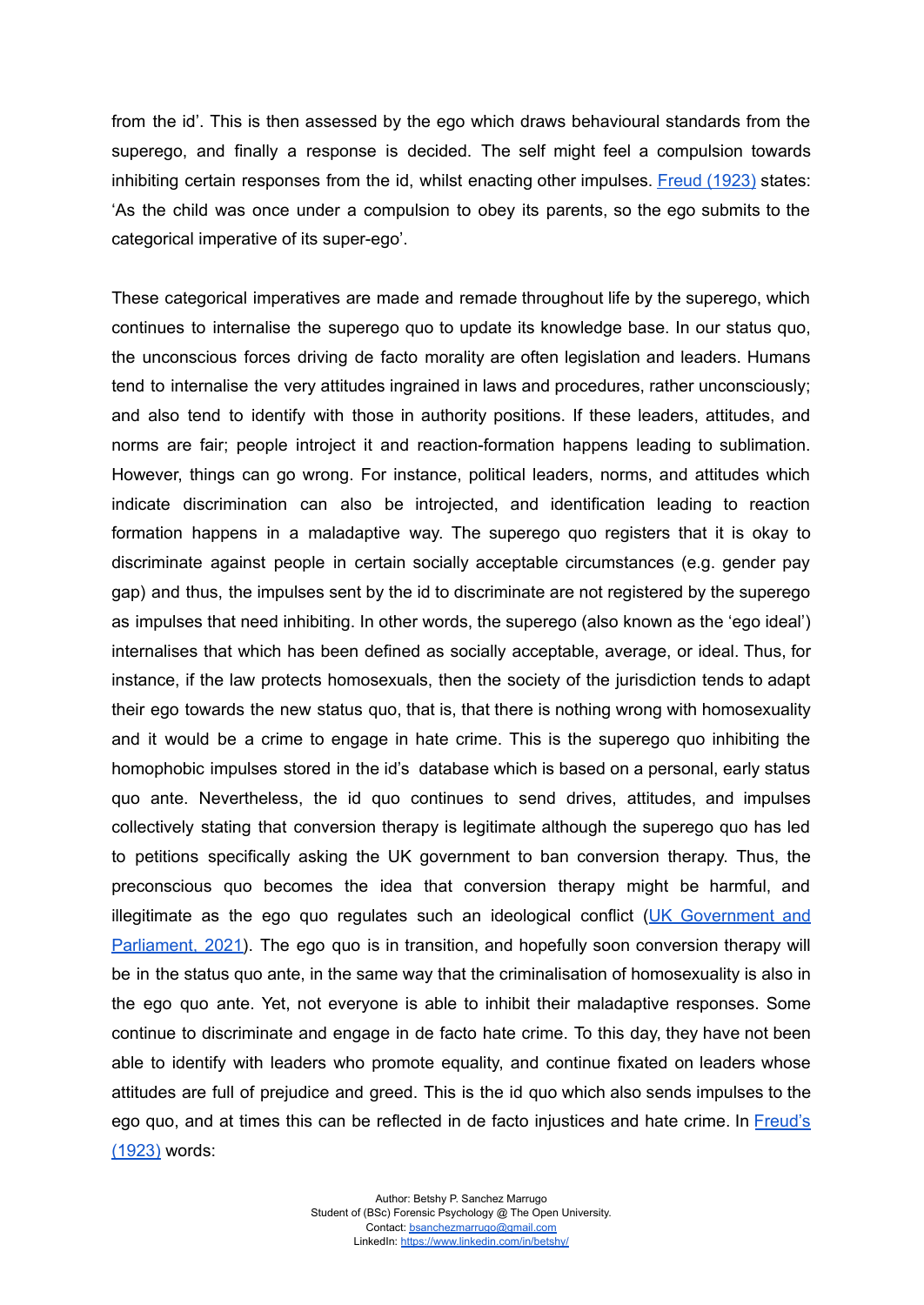'Now that we have embarked upon the analysis of the ego we can give an answer to all those whose moral sense has been shocked and who have complained that there must surely be a higher nature in man: Very true we can say, and here we have that higher nature, in this ego ideal or super-ego [...] What has belonged to the lowest part of the mental life of each of us is changed, through the formation of the ideal, into what is highest in the human mind by our scale of values [...] As a child grows up, the role of father is carried on by teachers and others in authority; their injunctions and prohibitions remain powerful in the ego ideal and continue, in the form of conscience, to exercise the moral censorship. The tension between the demands of conscience and the actual performances of the ego is experienced as a sense of guilt. Social feelings rest on identifications with other people, on the basis of having the same ego ideal. Religion, morality, and a social sense - the chief elements in the higher side of man - were originally one and the same thing [...] Reflection at once shows us that no external vicissitudes can be experienced or undergone by the id, except by way of the ego, which is the representative of the external world to the id. Nevertheless it is not possible to speak of direct inheritance in the ego [...] We have already said that, if the differentiation we have made of the mind into an id, an ego, and a super-ego represents any advance in our knowledge, it ought to enable us to understand more thoroughly the dynamic relations within the mind and to describe them more clearly. We have also already concluded that the ego is especially under the influence of perception, and that, speaking broadly, perceptions may be said to have the same significance for the ego as instincts have for the id. At the same time the ego is subject to the influence of the instincts, too, like the id, of which it is, as we know, only a specially modified part.'

### 2. The Injustices Women Face

BBC News [\(2021\)](https://www.bbc.co.uk/news/explainers-56365412) documented the id quo for the year ending in March 2020 in the United Kingdom. In that year, 4.9 million women were sexually assaulted. Out of those, 1.4 million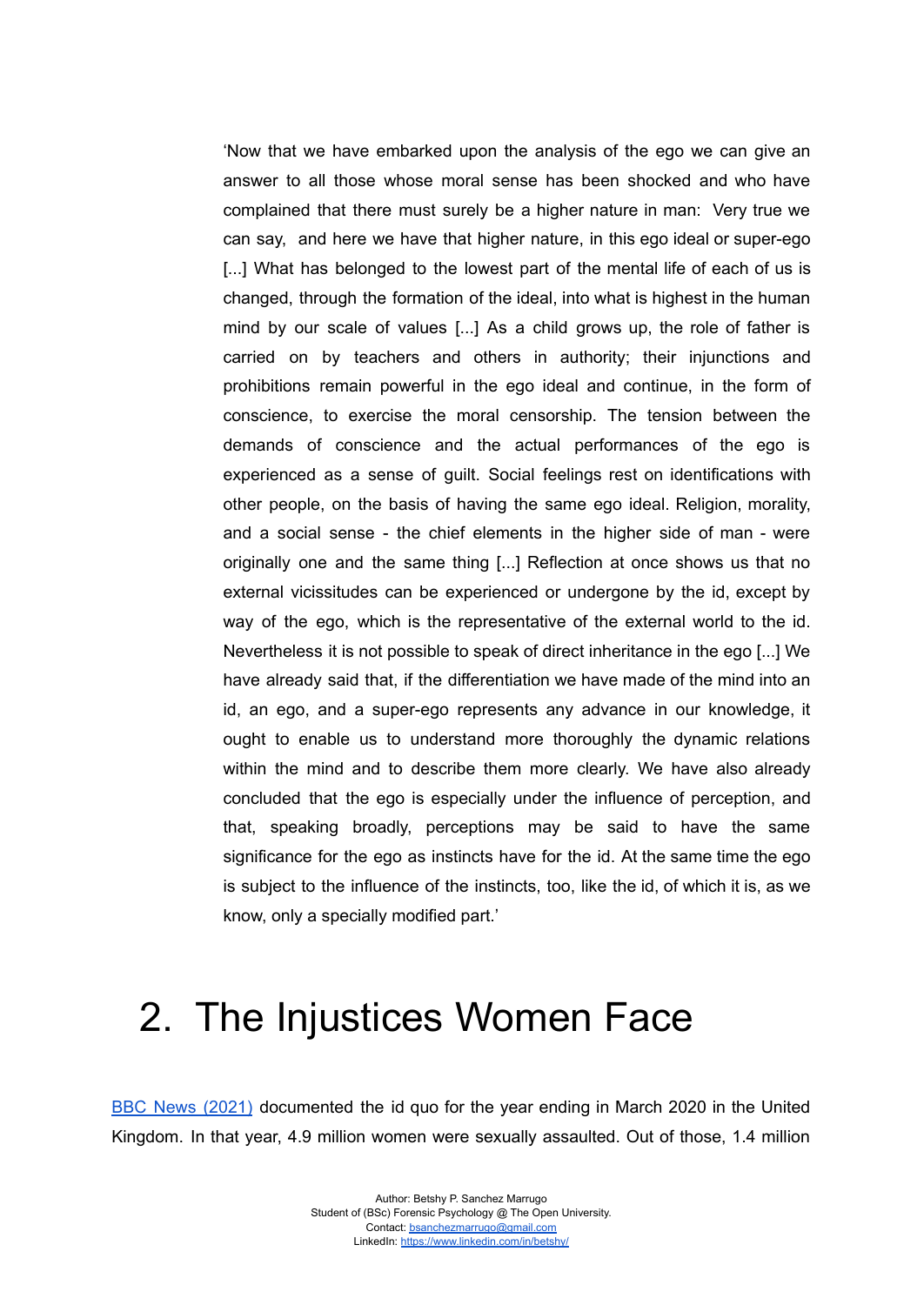women were raped. 98.5% of the rapists were males. The statistics show that women are the most likely gender to be sexually assaulted. Only an estimated number of 139,000 women reported the assault to the police, and out of this, only 1,439 cases led to a conviction. This indicates that the id quo still gets away with the impulsive libidinal crimes against women. There were several reasons why other women did not report the crime, including embarrassment, hopelessness, feelings of humiliation, and fear. Even the UN has an id that their ego attempts to regulate based on superego standards. For instance, the United [Nations](https://www.securitycouncilreport.org/atf/cf/%7B65BFCF9B-6D27-4E9C-8CD3-CF6E4FF96FF9%7D/s_res_2242.pdf) (2015) 'expresses deep concern over continuing allegations of sexual exploitation and abuse by United Nations peacekeepers and non-United Nations forces, including military, civilian and police personnel, urges police- and troop-contributing countries to provide robust pre-deployment training on sexual exploitation and abuse and vetting of their peacekeeping personnel'.

The id quo continues to seek instant gratification in the form of aggression as the facts and figures demonstrate. The superego quo continues to exert its evolved moral foundations to achieve the higher good. The ego quo continues to regulate this conflict. The United [Nations](https://tbinternet.ohchr.org/Treaties/CEDAW/Shared%20Documents/1_Global/CEDAW_C_GC_35_8267_E.pdf) [\(2017\)](https://tbinternet.ohchr.org/Treaties/CEDAW/Shared%20Documents/1_Global/CEDAW_C_GC_35_8267_E.pdf) states that violence against women 'remains pervasive in all countries, with high levels of impunity [...] one of the fundamental social, political and economic means by which the subordinate position of women with respect to men and their stereotyped roles are perpetuated. [...] a critical obstacle to the achievement of substantive equality'. We can see that the UN demonstrates to have a moral conscience, by tackling reports and incidents of violence against women through the recommendation and instruction of actions to effect change. This is the ego quo of the UN, an organisation that oversees everything and conducts research globally to motivate international jurisdictions to regulate their ego quo so the planet can have an overall healthier status. Their research and instruments continue to influence changes worldwide, including here in the United Kingdom, whose ego quo became antisocial with itself, the larger continental and international ego quo. Brexit is one of the scariest things to ever have happened to women in the UK. No wonder the government is now rushing with the *[Domestic](https://www.legislation.gov.uk/ukpga/2021/17/contents) Abuse Act 2021*, which still does not cover the standards of the Convention.

As this document aims to elucidate, the *[Domestic](https://www.legislation.gov.uk/ukpga/2021/17/contents) Abuse Act 2021* (p. 1) does not guarantee the prevention of injustices, and the protection of women's rights. It simply assists 'individuals in certain circumstances'. And indeed, certain personal circumstances only. It does not include other settings where psychological abuse also happens such as social, occupational, and bureaucratic institutions. The act states that the 'behaviour of a person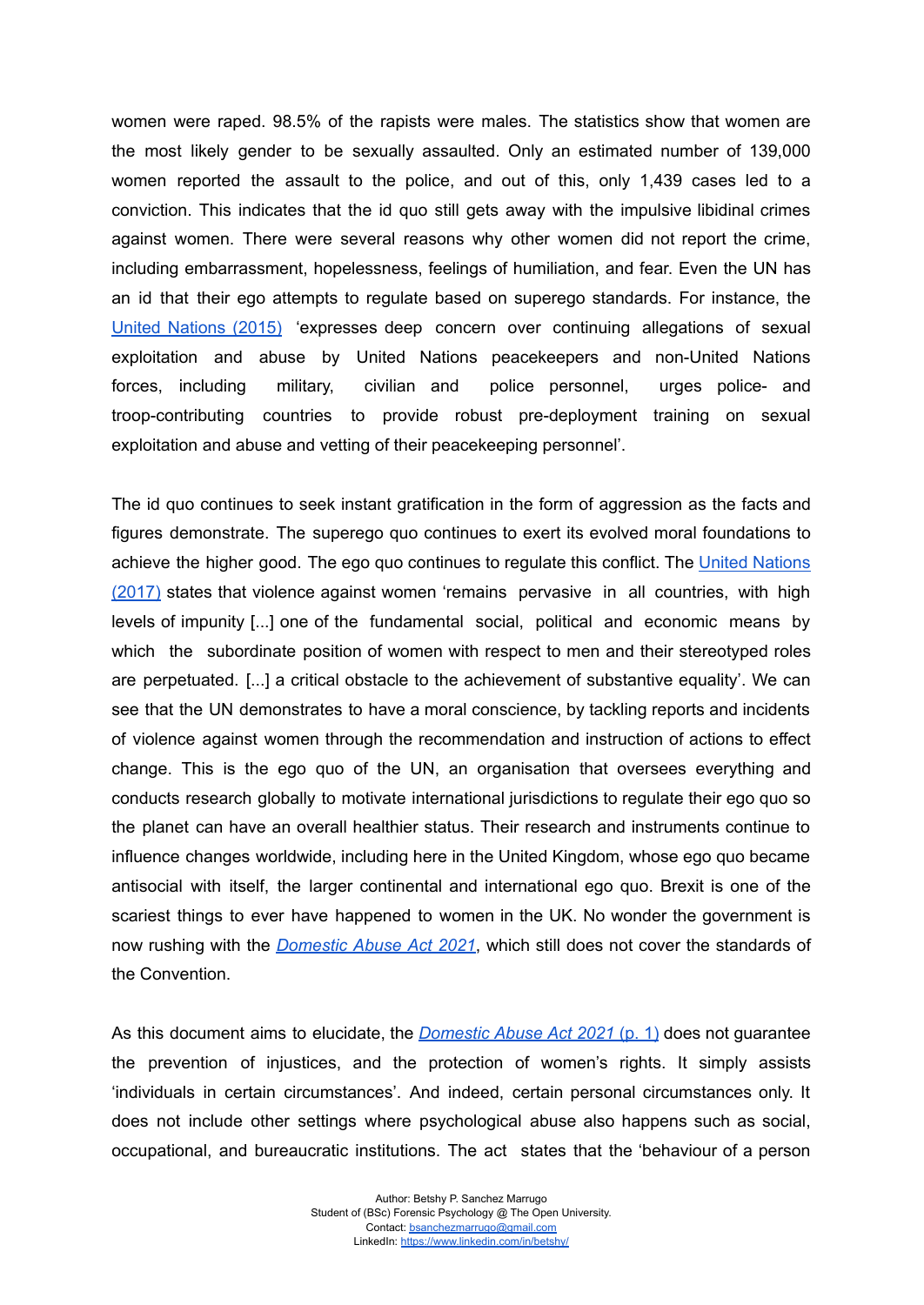$({}^{\circ}$ A") towards another person  $({}^{\circ}B$ ") is "domestic abuse" if— (a) A and B are each aged 16 or over and are personally connected to each other, and (b) the behaviour is abusive'. But, what is a personal connection? Relationships that are classed as 'personal' are often family, and romantic partners. Friendships can also be personal, and even professions can be personal, such as the role of a psychotherapist. I have been studying forensic psychology for a while now, and I know that it does not take a personal relationship for violence against women to happen. It can happen anywhere, to anyone whether personally or impersonally.

The *[Domestic](https://www.legislation.gov.uk/ukpga/2021/17/contents) Abuse Act 2021* limits 'certain circumstances' through its own definition of 'personally connected'. As explained above, two people do not necessarily need to be 'personally connected' for these injustices to happen. Some of these injustices occur in other settings. Their definition (p. 2) states: 'For the purposes of this Act, two people are "personally connected" to each other if any of the following applies— (a) they are, or have been, married to each other; (b) they are, or have been, civil partners of each other; (c) they have agreed to marry one another (whether or not the agreement has been terminated); (d) they have entered into a civil partnership agreement (whether or not the agreement has been terminated); (e) they are, or have been, in an intimate personal relationship with each other; (f) they each have, or there has been a time when they each have had, a parental relationship in relation to the same child (see subsection (2)); (g) they are relatives'. As it can be seen, the act disagrees with the psychological operational definition of what constitutes a personal relationship. For instance, the University of Minnesota (n.d.) from the United States posits that personal relationships include friendships. Yet, the *[Domestic](https://www.legislation.gov.uk/ukpga/2021/17/contents) Abuse Act [2021](https://www.legislation.gov.uk/ukpga/2021/17/contents)* has no room for this. So it is not an integral response to the struggles women face, but rather just a response to certain circumstances and certain linguistics. I mean, the (Scottish) Collins English [Dictionary](https://www.collinsdictionary.com/dictionary/english/personal-relationshipshttps://www.collinsdictionary.com/dictionary/english/personal-relationships) (2021) clearly states that 'personal relationships' are defined as: 'relationships between people, esp those between friends, lovers and family members'. Furthermore, the [Council](http://help.elearning.ext.coe.int/mod/resource/view.php?id=124789&redirect=1) of Europe (2013, p. 12) states: 'Feminist criminal theory has criticised general concepts and principles of criminal law as representing the male experience rather than that of women'.

Domestic abuse as a concept does not encompass the scope of women's rights. It is my opinion that 'intersubjective abuse' is a more integral, less ambiguous, and multilateral term when it comes to harm. This is because women not only need protection in their romantic relationships, but also protection in all other settings where abuses of power happen. According to the United [Nations](https://tbinternet.ohchr.org/Treaties/CEDAW/Shared%20Documents/1_Global/CEDAW_C_GC_35_8267_E.pdf) (2017, p. 5) such abuses include 'physical, sexual, psychological or economic harm or suffering [...] harassment, coercion and arbitrary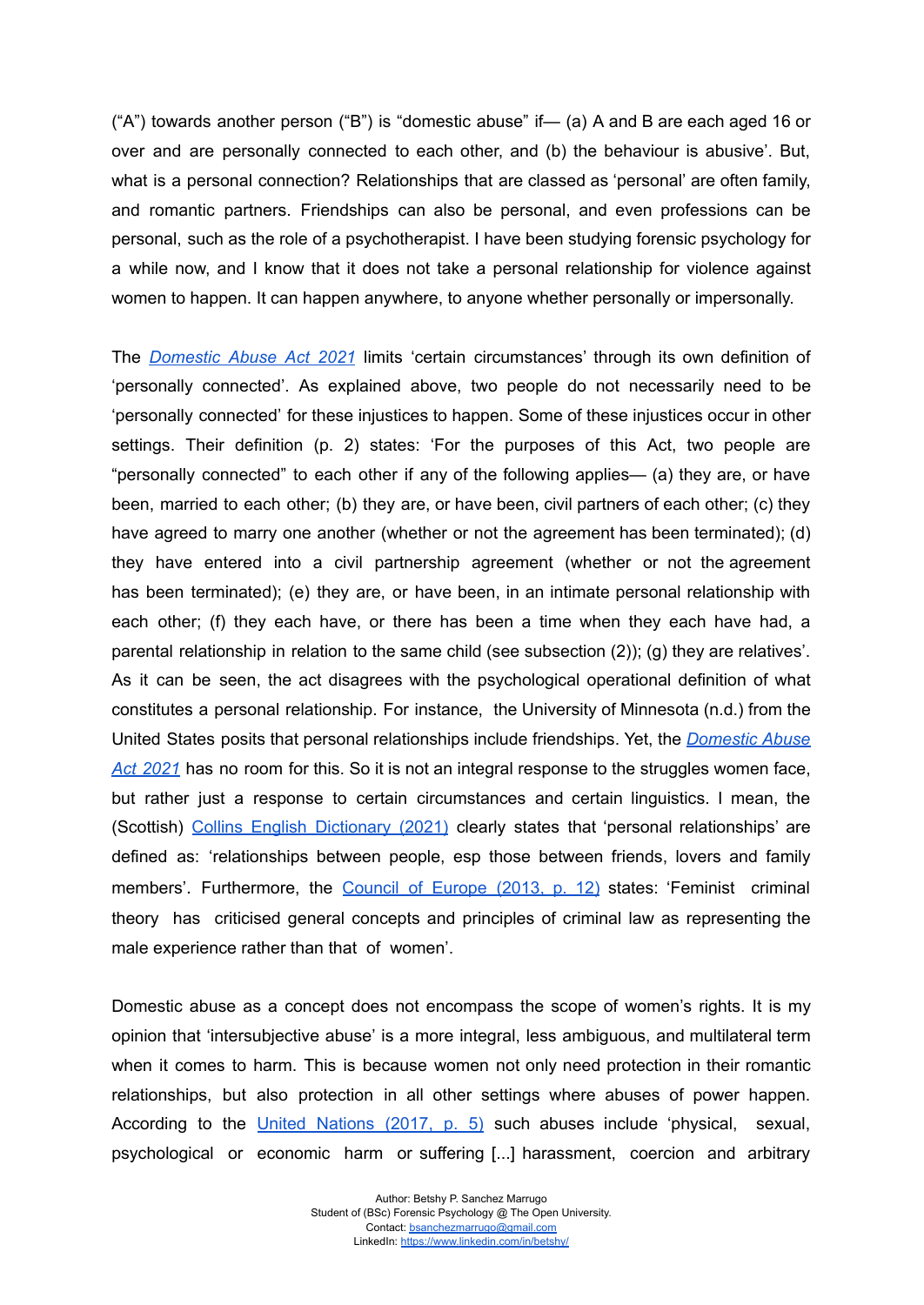deprivation of liberty' and 'may amount to torture or cruel, inhuman or degrading treatment in certain circumstances, including in cases of rape, domestic violence or harmful practices. In certain cases [...] may also constitute international crimes'. As it can be seen, the UK's legislature created an act that only covers the section on 'domestic violence', but excluded the rest. This can be interpreted as a form of de jure violence against women. *The [Domestic](https://www.legislation.gov.uk/ukpga/2021/17/contents) Abuse Act 2021* only gives scope to narrow circumstances; whilst overlooking the many other aspects and contexts of intersubjective violence against women. [Butchard](https://researchbriefings.files.parliament.uk/documents/CBP-9010/CBP-9010.pdf) [\(2020\)](https://researchbriefings.files.parliament.uk/documents/CBP-9010/CBP-9010.pdf) published a briefing on the *House of Commons Library* explaining that 'in the UK, provisions of an international treaty can only have effect in domestic law if they are written into or incorporated by domestic legislation'. After Brexit, only the *[Human](https://www.legislation.gov.uk/ukpga/1998/42/contents) Rights Act 1998* ratifies the European Convention on Human Rights (Council of [Europe,](https://www.echr.coe.int/documents/convention_eng.pdf) 1950). But the UK continues to be actively involved with the United Nations, meaning that there are agreements in place for international deliberation which the UK must respond to. But the UK's id continues to send instincts to the UK's ego and the ego sometimes chooses to ignore the advice of its superego quo. The state apparatus forgets that there are four basic principles for measuring access to justice legislatively. First, *prevention*; ensuring that there are clear bodies of law with substantive measures to prevent violence against women from happening. Second, *protection*; that is, if prevention failed, making sure there are procedural safeguards to protect women from further harm; *prosecution*, which means ensuring that a perpetrator of violence against women does not escape justice; and *policy* which should be coordinated to facilitate the implementation of these principles. It is justice as a motivation that drove the recommendation made by the United [Nations](https://tbinternet.ohchr.org/Treaties/CEDAW/Shared%20Documents/1_Global/CEDAW_C_GC_35_8267_E.pdf) (2017), specifically related to accessing such a justice, and also ensuring that legal aid access is granted in order for victims and survivours to claim a reddress at the very least. But the [GOV.UK](https://www.gov.uk/) should not wait for victims to take legal action, justiciability requires governments to initiate protective mechanisms as soon as a victim exists. The United [Nations](https://tbinternet.ohchr.org/Treaties/CEDAW/Shared%20Documents/1_Global/CEDAW_C_GC_35_8267_E.pdf) (2017, p. 15) encourages countries to provide 'appropriate and accessible protective mechanisms to prevent further or potential violence, without the precondition that victims/survivors initiate legal action, including through removal of communication barriers for victims with disabilities'.

For a long time, women have been treated as less than human beings. Even though the United Kingdom brexited, it continues to have international obligations to uphold human rights standards. Justiciability requires that women have access to justice when their human rights are being or have been violated. The state is accountable to this, and has substantive principles to apply practically. Moreover, the aspect of accessibility requires that the United Kingdom makes justice affordable or free, that is, to prevent those who cannot pay for a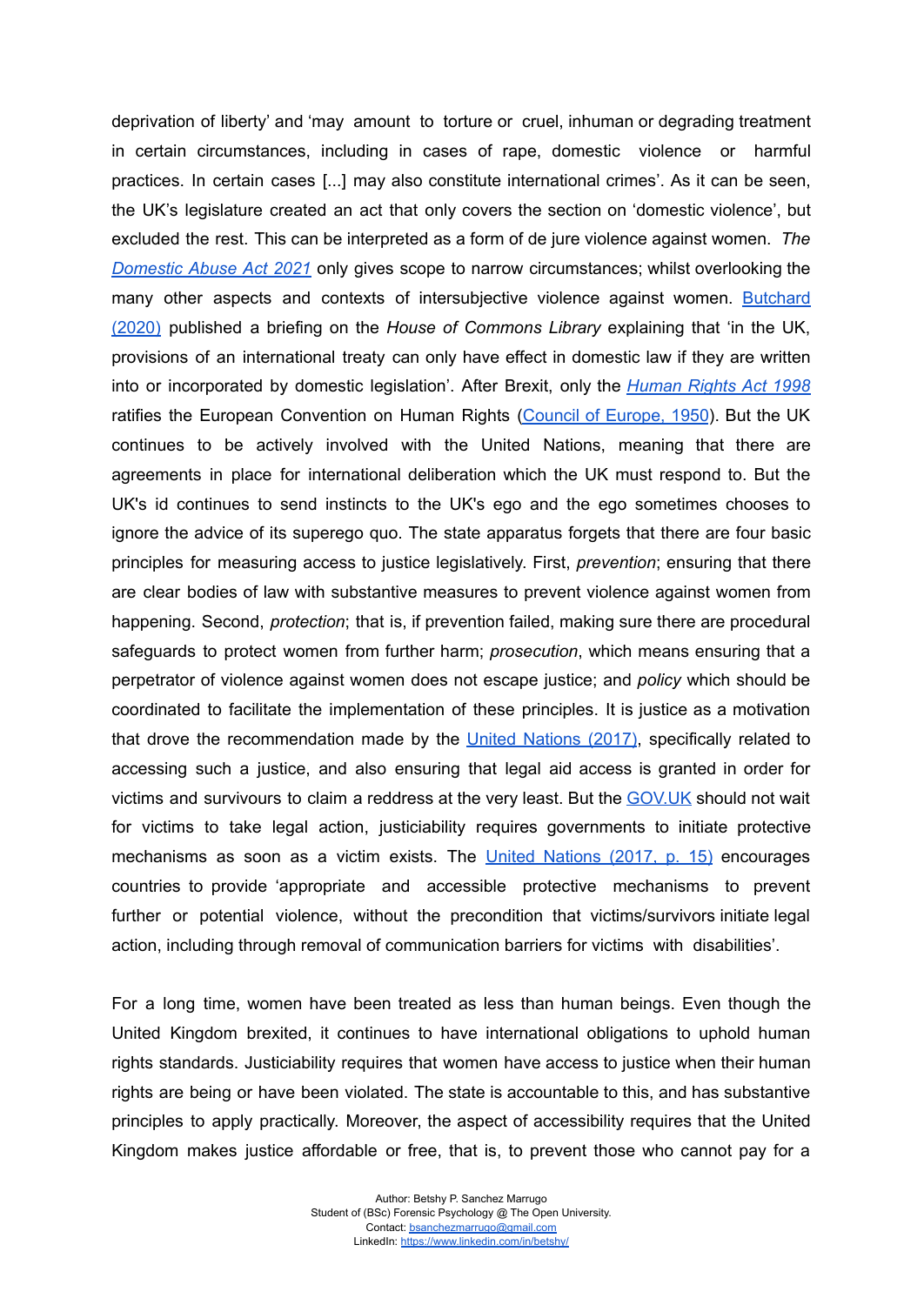lawyer from being left behind; as well as to prevent a culture of impunity rooted in patriarchal legislative frameworks. The United Kingdom is expected to act in due diligence because for women, this is a matter of life and death. Perpetrators tend to get away with violence against women, as was documented above in the rates provided by **BBC News [\(2021\)](https://www.bbc.co.uk/news/explainers-56365412)**. De jure gender-limiting laws such as the *[Domestic](https://www.legislation.gov.uk/ukpga/2021/17/contents) Abuse Act (2021)* lead to de facto gender discrimination against women, because the status quo is influenced by both the superego quo and the id quo; and this is regardless of whether two individuals connect personally, or impersonally. In other words, the conscience of the legislation is internalised by the masses as what is 'normal', 'average', or 'ideal'. It becomes cultural; and eventually it becomes everyday practices, beliefs, and attitudes. Gender-limiting laws suchs as the *[Domestic](https://www.legislation.gov.uk/ukpga/2021/17/contents) [Abuse](https://www.legislation.gov.uk/ukpga/2021/17/contents) Act 2021* fail to listen to the superego quo's progressive standards. Lack of access to justice for human rights violations is an aspect of the id quo, that so far might not even have been recognised by the legislature, but has nevertheless been highlighted in the collective preconscious as something that could be more regulated. All these dimensions influence what we know as the status quo. This is how 'normality' is made and remade, and why it is so essential that there exists a de jure conscience. Gender oppressive laws are sometimes referred to as 'gender-neutral', although the [Council](http://help.elearning.ext.coe.int/mod/resource/view.php?id=124789&redirect=1) of Europe (2013, p. 9) states that using the word neutral is deceptive because 'failing to take into account the daily and diverse reality of women's lives, this "neutrality" is an illusion, misleading policies and actions'. This is a reality that the United Kingdom is facing, a reality where not enough gender mainstreaming (the assessment of laws and how these impact on gender differences) is being conducted, and a great number of women continue to face a reality of horror and suffering as a result. The [Council](http://help.elearning.ext.coe.int/mod/resource/view.php?id=124793&redirect=1) of Europe (n.d.) states: 'Belonging to vulnerable groups of women can result in an increased restriction of access to certain rights, including justice [...] women from these groups are also often victims of stereotyping, which can result in bias and insensitivity on the part of the justice system, or even denial of justice'.

Not only does the law need to be fair (de jure equality), but general and cultural practices must also be fair (de facto equality); the latter which is recommended by the international community as a legitimate interpretation of equality and human rights law involving the European Convention on Human Rights (Council of [Europe,](https://www.echr.coe.int/documents/convention_eng.pdf) 1950). The [Council](https://rm.coe.int/training-manual-women-access-to-justice/16808d78c5) of Europe (2017) in the *Training Manual for Judges and Prosecutors on Ensuring Women's Access to Justice*, defines substantive equality as 'an understanding that "historical inequalities, structural disadvantages, biological differences and biases in how laws and policies are implemented in practice" lead to unequal results and opportunities for women and men [...] the primary issue is the distribution of power'. And indeed, it is power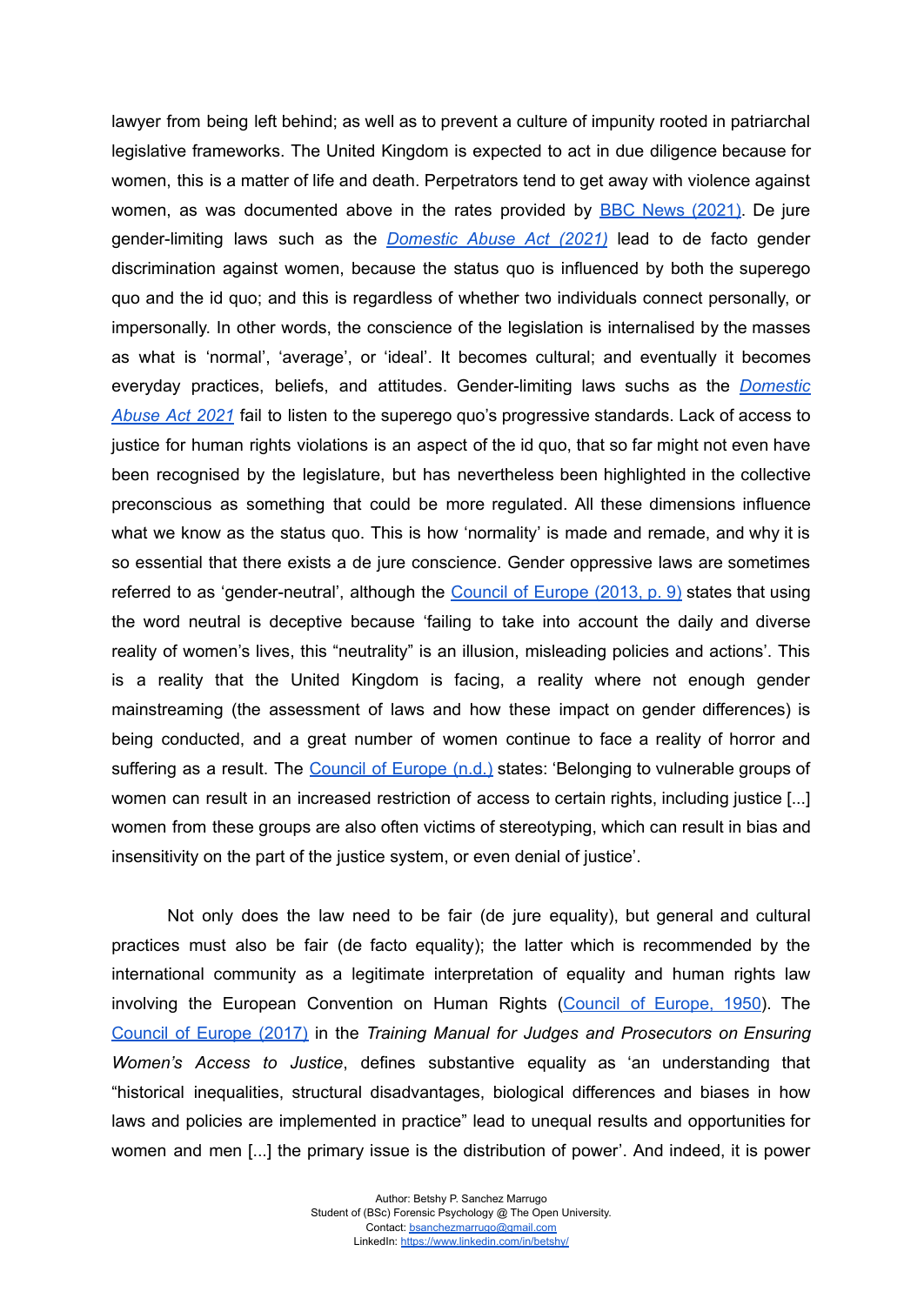that is removed from women with acts such as the *[Domestic](https://www.legislation.gov.uk/ukpga/2021/17/contents) Abuse Act 2021*, which only protects certain situations and contexts; but fails to be both, broader, and more specific. Its very title is ambiguous, because 'domestic' as a term also encompasses domestic legislation abuses. But conveniently, such a de jure context does not seem to be included in the act. Nevertheless, *Recommendation no. 33* explains that the United Nations [Committee](https://digitallibrary.un.org/record/807253?ln=en) on the Elimination of [Discrimination](https://digitallibrary.un.org/record/807253?ln=en) against Women (2015) documented 'many examples of the negative impact of intersecting forms of discrimination on access to justice, including ineffective remedies, for specific groups of women. Women belonging to such groups often do not report violations of their rights to the authorities for fear that they will be humiliated, stigmatized, arrested, deported, tortured or have other forms of violence inflicted upon them, including by law enforcement officials [...] when women from those groups lodge complaints, the authorities frequently fail to act with due diligence to investigate, prosecute and punish perpetrators and/or provide remedies'. Many injustices such as that mentioned in the *Recommendation no. 33* are frequently reported in the United Kingdom. For Instance, [SafeLives](https://safelives.org.uk/policy-evidence/getting-it-right-first-time) (2015) reports that '85% of victims sought help five times on average from professionals in the year before they got effective help to stop the abuse'. Some reported it to the police, whilst others reported it to clinicians. There were safeguarding failures all over the place. Yes, there are many ways in which women are suppressed and silenced today; and many injustices happen as a result of individuals silencing the stories of women. Substantively, UN [Women](http://help.elearning.ext.coe.int/mod/resource/view.php?id=124786&redirect=1) (2016) encourages countries to 'ensure that the confidentiality rules imposed by internal law on certain professionals do not constitute an obstacle to the reporting of acts of violence covered by the Istanbul Convention to the competent organizations or authorities'.

A lot of these injustices are often unjustified and illegitimate in nature. In the UK, the *[Human](https://www.legislation.gov.uk/ukpga/1998/42/contents) Rights Act* 1995 protects women by ratifying the European Convention on Human Rights (Council of [Europe,](https://www.echr.coe.int/documents/convention_eng.pdf) 1950). Yet, many women who have been raped continue to suffer alone, and their perpetrators continue to escape justice. This is a de jure faux pas. *Recommendation no. 33* (United Nations Committee on the Elimination of [Discrimination](https://digitallibrary.un.org/record/807253?ln=en) Against Women, 2015, pp. 5-11; UN [CEDAW\)](https://digitallibrary.un.org/record/807253?ln=en) also clarifies: 'In addition to articles 2 (c), 3, 5 (a) and 15 of the Convention, States parties have further treaty-based obligations to ensure that all women have access to education and information about their rights and remedies available [...] Give special attention to access to justice systems for women with disabilities [...] Protect women complainants, witnesses, defendants and prisoners against threats, harassment and other harm before, during and after legal proceedings [...] judicial institutions must apply the principle of substantive or de facto equality as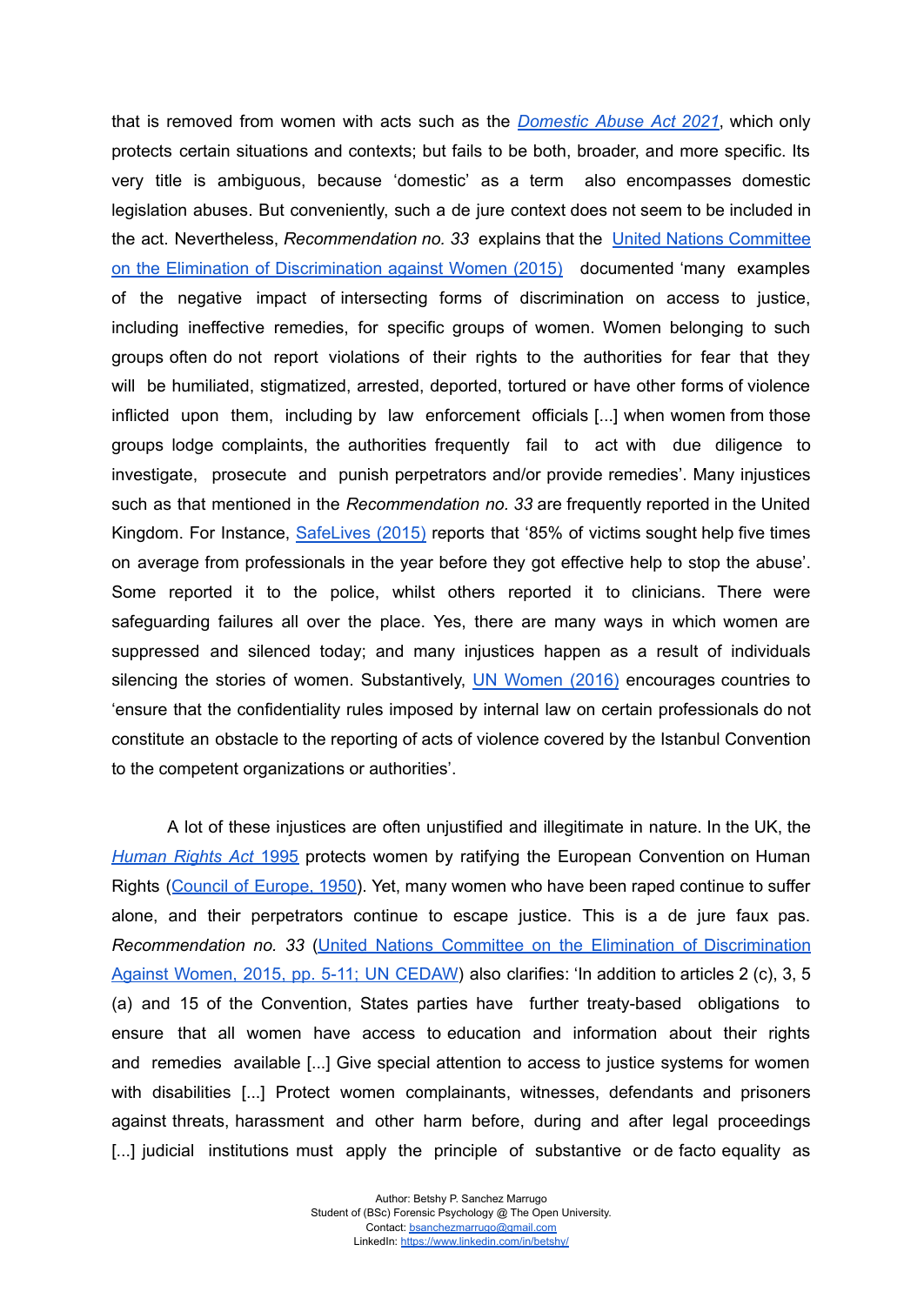embodied in the Convention and interpret laws, including national, religious and customary laws, in line with that obligation'. Isn't this what the UK wants for women?

# 3. Inequities in Women's Mental **Health**

A lot of de facto human rights abuses occur in daily practice in the mental health industry. Patients are often dismissed, and treated with less dignity if they have a personality disorder, for example. The National Institute for Health and Care [Excellence's](https://www.nice.org.uk/guidance/cg78/chapter/1-Guidance) (NICE; 2009) guidelines are misinterpreted and this can be understood by analysing the great number of patients reporting iatrogenic traumas obtained in the mental health system. For instance, [Healthwatch](https://www.healthwatch.co.uk/news/2016-02-12/what-people-think-mental-health-services) (2016) reported that 'people feel that there is still progress to be made regarding people's understanding of mental health. People told local Healthwatch about feeling stigmatised and that they were not given the support they needed because their conditions were either not recognised or taken seriously'. People are overpathologised, assumed to be 'different' to the clinician, and their dignity is trampled over as soon as they exert their freedom of speech and expression. A lot of distress is caused as a direct result of systematic actions. Risk to others is prioritised, and risk to self is sometimes neglected. This constitutes a social injustice. Most avenues to dissent have been sealed off as 'symptomatic' and voices are suppressed and silenced. The **[Parliamentary](https://www.ombudsman.org.uk/news-and-blog/news/1-5-mental-health-patients-dont-feel-safe-nhs-care-ombudsman-finds) and Health Service** [Ombudsman](https://www.ombudsman.org.uk/news-and-blog/news/1-5-mental-health-patients-dont-feel-safe-nhs-care-ombudsman-finds) (2020) reported that 1 in 5 people do not feel safe using mental health services in the UK, and more people (52%) reported that they would not complain even if they were dissatisfied with the services. Moreover, 70% reported that NHS staff did not instruct them on how to make a complaint, 32% did not think their complaints would be taken seriously, and 25% thought that complaining would lead to unfavourable treatment. Finally, 40% felt that they didn't want to 'cause trouble'. This poses serious questions about the human rights of mental health patients in the UK. Ideally, as the [Parliamentary](https://www.ombudsman.org.uk/news-and-blog/news/1-5-mental-health-patients-dont-feel-safe-nhs-care-ombudsman-finds) and Health Service [Ombudsman](https://www.ombudsman.org.uk/news-and-blog/news/1-5-mental-health-patients-dont-feel-safe-nhs-care-ombudsman-finds) (2020) reports: 'Patients must be supported to speak up when mistakes happen and not left scared that their treatment will be affected if they do so'. But often, as the figures show, the opposite happens. This is not an ideal world.

Dignity means to be worthy and valued, and when an opinion, complaint, or concern is dismissed as simply a symptom; it can be said that the psychiatric industry has become inherently tyrannical. Mad women suffer injustices even in contexts where they are being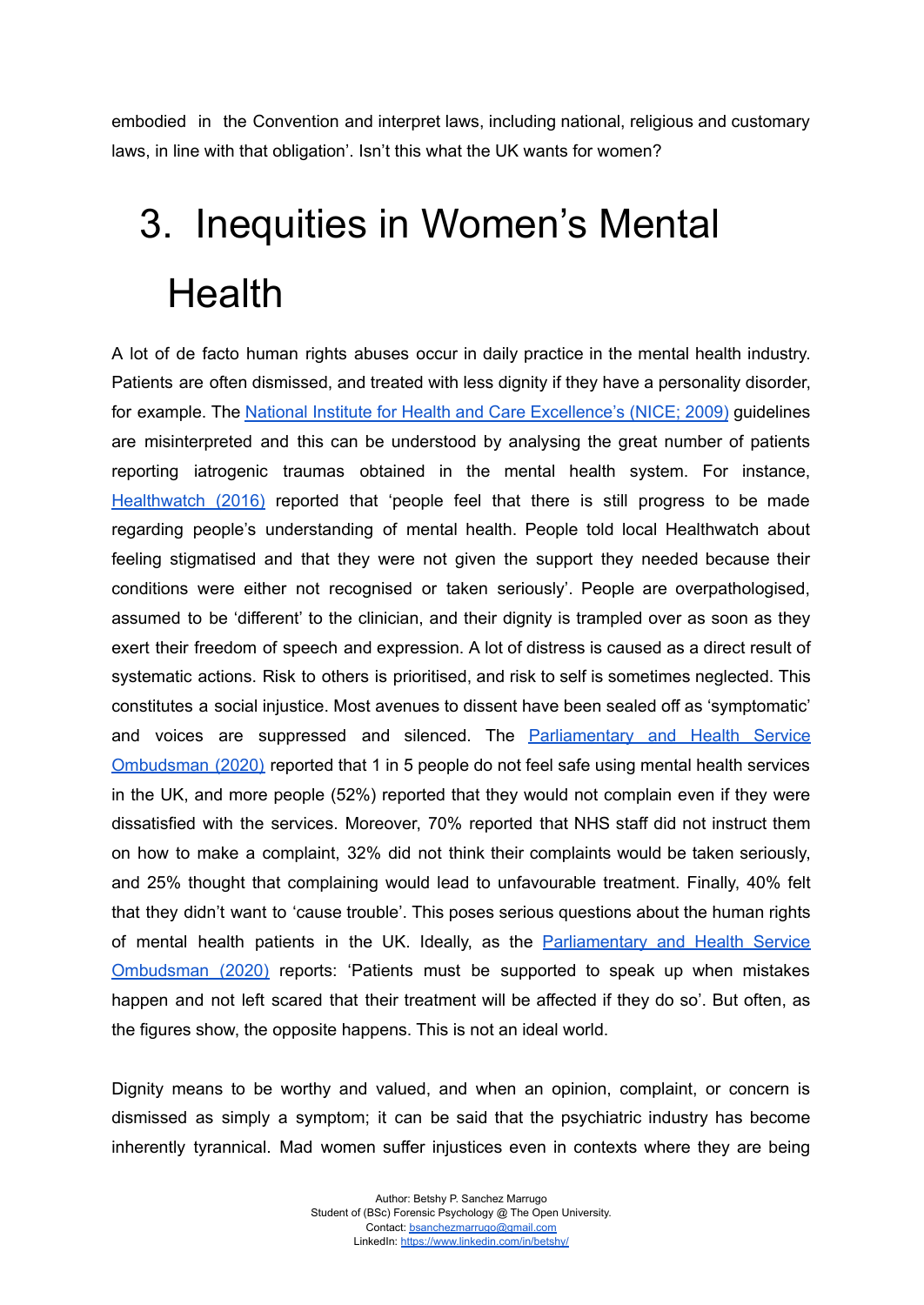cared for. For instance, the United [Nations](https://tbinternet.ohchr.org/Treaties/CEDAW/Shared%20Documents/1_Global/CEDAW_C_GC_35_8267_E.pdf) (2017 p. 7) state that 'gender-based violence against women occurs in all spaces and spheres of human interaction, whether public or private, including in the contexts of the family, the community, public spaces, the workplace, leisure, politics, sport, health services and educational settings'. The psychiatric industry is one such places where injustices occur; and services provided to women are often the most neglected. There seems to be more support for mental illnesses which predominantly have a male sample. More femenine diagnoses do not always get the necessary help. Furthermore, [Healthwatch](https://www.healthwatch.co.uk/news/2016-02-12/what-people-think-mental-health-services) (2016) states: 'Tackling unfair health differences will need those in power to listen, hear the experiences of those facing inequality, understand the steps that could improve people's lives, and then act on what has been learned'. And there are many of such detrimental experiences occurring in the UK. For instance, the Mental Health [Foundation](https://www.mentalhealth.org.uk/sites/default/files/surviving-or-thriving-state-uk-mental-health.pdf) (2017) commissioned a research project in which 2,290 interviews were conducted by [NatCen.](https://natcen.ac.uk/) Nearly two thirds of people had experienced mental health problems. Out of all responses, only 13% reported living with high levels of good mental health. Furthermore, the report stated that 'women (70%) are more likely than men (60%) to report having experienced a mental health problem [...] Women are more likely to report having experienced depression (45% compared to 40% men), phobia (15% to 12%) and PTSD (8% to 5%). They are marginally more likely to be living with negative mental health (19% to 14%) and marginally less likely to be living with positive mental health (11% to 15%)'. This evidence indicates that overall, quality of life was lower for women who experienced mental health problems.

#### De facto malpraxis

The [Parliamentary](https://www.ombudsman.org.uk/organisations-we-investigate/what-happens-if-someone-complains-about-your-organisation) and Health Services Ombudsman (n.d.) defines injustice as 'a negative impact on someone's life as a result of an organisation's actions'. Based on this definition, it can be said that when \*a patient loses their ability to enjoy his or her dignity, this constitutes a social injustice. Where a person's capacity to enjoy their dignity is lost, this is also an incapacity to enjoy their human rights. This brings concerns of legitimacy of practices currently being experienced by populations diagnosed with mental health problems. But first, what makes a government legitimate? Well, when it comes to cases of unlawful discrimination, legitimacy first of all involves a de jure compliance with the universal principles of justice. Are the laws which exist today currently protecting patients from systemic failures? The evidence indicates that it is failing them. Because NICE guidelines are not mandatory and are often misinterpreted, a lot of de facto injustices occur where practices are discriminatory and degrading. If the legislation fails to protect this, then this is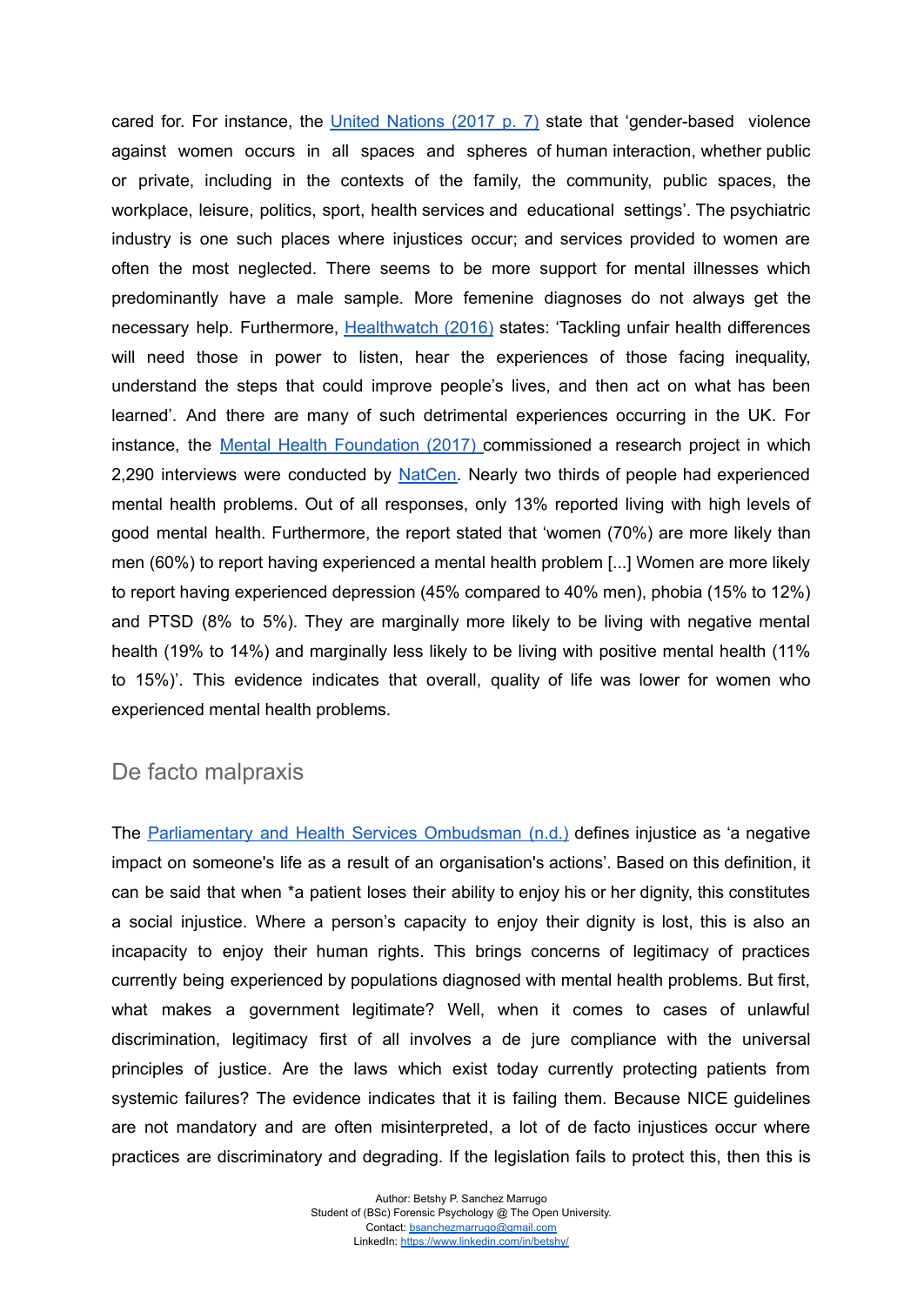de jure discrimination. Furthermore, Murdoch et al. (2020, pp.4-5) state that 'while the NHS cannot always solve the causal factors which increase the likelihood of developing a mental health problem, it has a duty to advance equalities in NHS services. This means accounting for the particular needs of groups at risk of, or already experiencing, inequalities and ensuring our services meet their needs. Further, it means working with those groups to identify ways in which inequalities in access, experience and outcomes can be reduced [...] Different groups report having different levels of satisfaction with the healthcare they receive. This is an inequality in experience. An example is lesbian, gay and bisexual (LGB) and black, Asian and minority ethnic (BAME) individuals reporting poor levels of satisfaction'. According to the World Bank [\(2021\)](https://olc.worldbank.org/content/attacking-inequalities-health-%E2%80%93-self-paced-training), when it comes to health inequalities, it is the services that support women that have the biggest gaps. [Brewer](https://www.theguardian.com/public-leaders-network/2017/sep/25/women-disadvantage-risk-local-council-support-services-) (2017) also reported that women were being let down by their local authorities. It is clear that the intersection of gender and mental health disability do make the experience of women in the mental health system, uniquely difficult.

#### Introduction to Borderline Personality Disorder (BPD)

According to the National Institute for Health and Care [Excellence](https://www.nice.org.uk/guidance/cg78/chapter/1-Guidance) (NICE, 2009), 'borderline personality disorder (BPD) is characterised by a pattern of instability of interpersonal relationships, self-image and affects, and by marked impulsivity. Its diagnosis does not imply any specific cause'. BPD also defined as Emotionally Unstable Personality Disorder (EUPD) is a Cluster B personality disorder as stated on the fifth edition of the *Diagnostic Statistical Manual of Psychiatric Disorders* (DSM-V; APA, 2013); where Cluster B personality disorders are defined by the American Psychiatric Association (APA; 2013, p. 646) as including 'antisocial, borderline, histrionic, and narcissistic personality disorders'. This manual further states on the same page that 'individuals with these disorders often appear dramatic, emotional, or erratic'. Furthermore, the DSM-5 (APA, 2013, p. 647) states that 'this enduring pattern is inflexible and pervasive across a broad range of personal and social situations [...] and leads to clinically significant distress or impairment in social, occupational, or other important areas of functioning. The pattern is stable and of long duration, and its onset can be traced back at least to adolescence or early adulthood'. 0.7% to 2% of the general UK population had BPD in 2009 when [NICE'](https://www.nice.org.uk/guidance/cg78/documents/personality-disorders-borderline-final-scope2#:~:text=The%20prevalence%20of%20BPD%20is,terms%20of%20its%20associated%20impairments.)s operational guidelines were written. Several people have since then tried to find updated prevalence rates. For instance, the [Office](https://www.ons.gov.uk/peoplepopulationandcommunity/healthandsocialcare/mentalhealth/adhocs/008200countsandpercentagesofadultswithamentalillnessbyoccupationagesexandethnicitybetweenmayandjuly2012to2017https://www.ons.gov.uk/peoplepopulationandcommunity/healthandsocialcare/mentalhealth/adhocs/008200countsandpercentagesofadultswithamentalillnessbyoccupationagesexandethnicitybetweenmayandjuly2012to2017) for National [Statistics](https://www.ons.gov.uk/peoplepopulationandcommunity/healthandsocialcare/mentalhealth/adhocs/008200countsandpercentagesofadultswithamentalillnessbyoccupationagesexandethnicitybetweenmayandjuly2012to2017https://www.ons.gov.uk/peoplepopulationandcommunity/healthandsocialcare/mentalhealth/adhocs/008200countsandpercentagesofadultswithamentalillnessbyoccupationagesexandethnicitybetweenmayandjuly2012to2017) (ONS, 2018) was specifically asked for updated rates for BPD, and unfortunately, what they answered with was instead a more generalised version of mental illness by age, gender, and ethnicity. More recently, Knott (2016) published an article which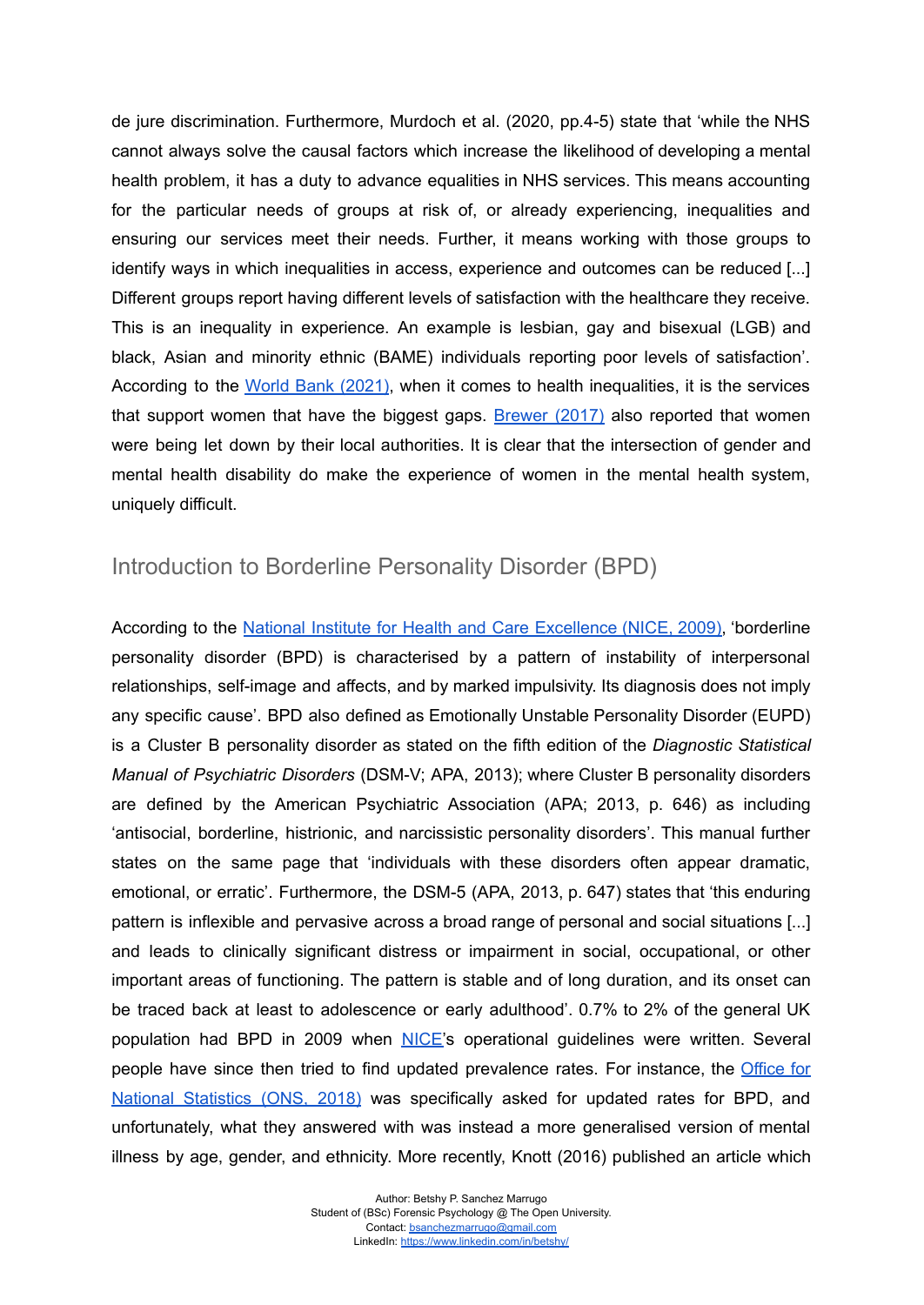cited a *Ministry of Justice* document stating that the disorder affects 4-11% of the UK population and 60-70% of the prison population. Moreover, she mentioned that [NICE'](https://www.nice.org.uk/guidance/cg78/documents/personality-disorders-borderline-final-scope2#:~:text=The%20prevalence%20of%20BPD%20is,terms%20of%20its%20associated%20impairments.)s guidelines still claim a prevalence of 1% and call the disease BPD instead of EUPD. [NICE](https://www.nice.org.uk/guidance/cg78/documents/personality-disorders-borderline-final-scope2#:~:text=The%20prevalence%20of%20BPD%20is,terms%20of%20its%20associated%20impairments.) has clearly abandoned its quality reviews for BPD, failing to provide updated information. Furthermore, it is sadistic to abandon the only disease that has 'fear of abandonment' listed as a medical symptom. This is neither peaceful nor honourable. Finally, Knott (2016) also mentions that the majority of people suffering from EUPD are women (prevalence of 52.8%). A minority are male (prevalence of 30.1%), and it is known that symptoms can present differently as a result of two opposite hormonal systems: testosterone and estrogen coordinated by sex. [Reynolds](https://www.theguardian.com/healthcare-network/2017/oct/27/borderline-personality-disorder-stigmatised-misunderstood-misdiagnosed) (2017) published a news article on *The [Guardian](https://www.theguardian.com/healthcare-network/2017/oct/27/borderline-personality-disorder-stigmatised-misunderstood-misdiagnosed)* stating that 'this highly stigmatised condition is misunderstood and frequently misdiagnosed'. She also stated that 10% of people diagnosed with BPD commit suicide. This equals 1 in 10 people. In science, only a 5% is required in science when it comes to statistical significance. This means that a significant number of people with BPD end up choosing to end their lives as a result of their ongoing circumstances. Finally, those who do not end up killing themselves, have a life expectancy of -19 years [\(Lamb,](https://www.mind.org.uk/media-a/4353/consensus-statement-final.pdf) 2018) in comparison to anyone else who is not diagnosed with a personality disorder. Indeed, borderline women go through great adversity and complex situations. For instance, [Sheehan](https://pmt-eu.hosted.exlibrisgroup.com/permalink/f/gvehrt/TN_springer_jour10.1007/s11920-015-0654-1) et al. (2016, p. 10) states: 'Recent studies highlight the negative attitudes and behaviors of health care professionals towards people with personality disorders, particularly those with BPD. Psychiatric nurses, social workers, psychologists, and psychiatrists are all sources of harmful attitudes towards people with BPD [...] psychiatric nurses have the most stigmatizing attitudes [...] psychiatrists had the lowest empathy towards people with BPD'.

#### Classification of Borderline Personality Disorder (BPD)

The symptoms of borderline personality disorder are one of the most debated aspects of the disease. There are different diagnostic systems used to diagnose BPD. This document will outline the two most frequently used systems: The ICD-10 and the DSM-5. The World [Health](https://icd.who.int/browse10/2019/en#/F60.3) [Organization's](https://icd.who.int/browse10/2019/en#/F60.3) (WHO, 2019) International Classification of Diseases 10 (ICD-10) is a global medical system. The UK's psychiatric industry diagnoses and treats BPD based on this system. BPD is listed under reference code 'F60.3 Emotionally Unstable Personality Disorder' and is defined as a 'personality disorder characterized by a definite tendency to act impulsively and without consideration of the consequences; the mood is unpredictable and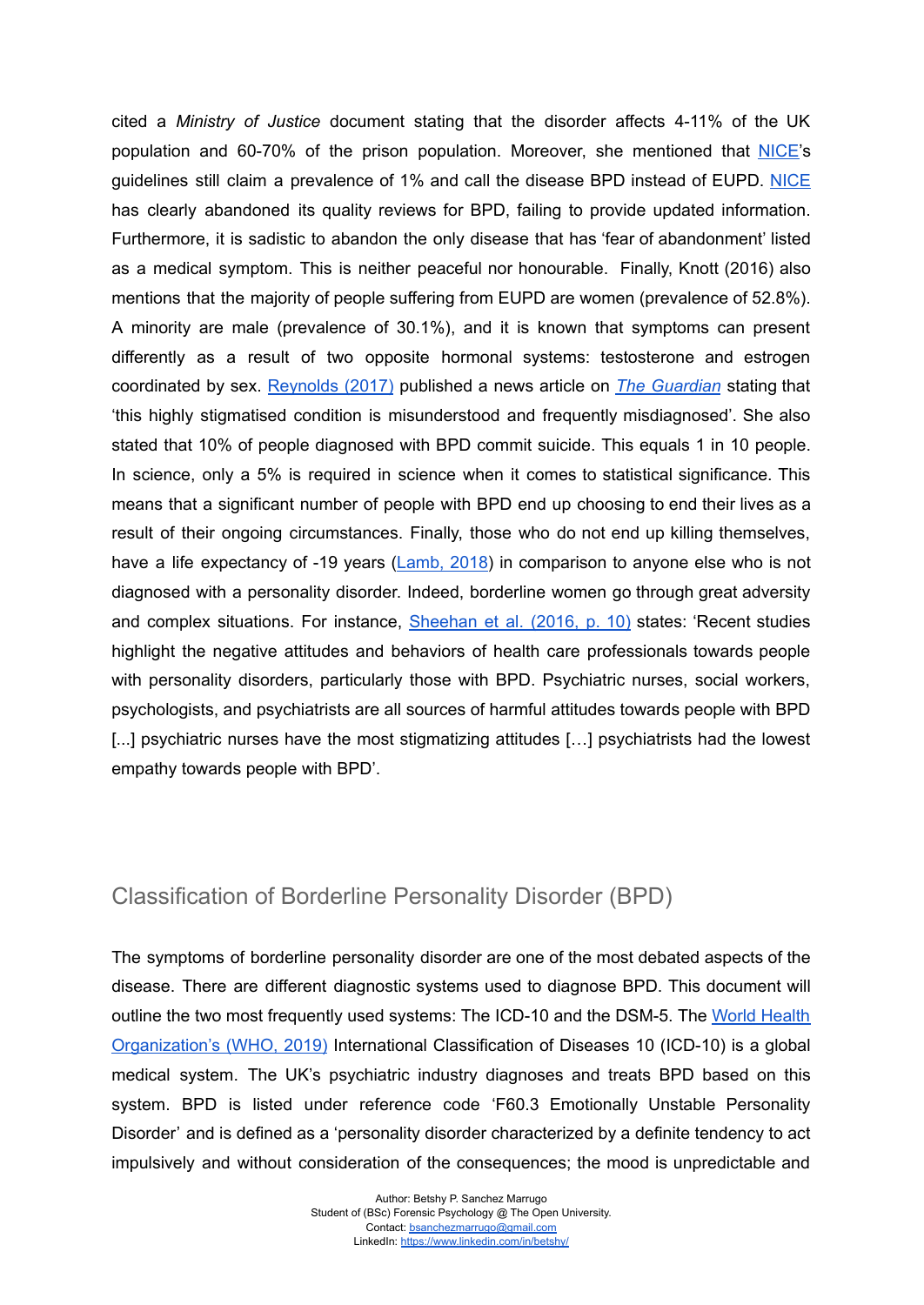capricious. There is a liability to outbursts of emotion and an incapacity to control the behavioural explosions. There is a tendency to quarrelsome behaviour and to conflicts with others, especially when impulsive acts are thwarted or censored. Two types may be distinguished: the impulsive type, characterized predominantly by emotional instability and lack of impulse control, and the borderline type, characterized in addition by disturbances in self-image, aims, and internal preferences, by chronic feelings of emptiness, by intense and unstable interpersonal relationships, and by a tendency to self-destructive behaviour, including suicide gestures and attempts'. Under this system, only three symptoms are required to meet the criteria. Similarly, the DSM-5 (American Psychiatric Association, 2013), a more detailed manual with more specific guidelines lists nine symptoms, out of which only five are required for diagnosis. This is the manual often used for research in universities, and also the most challenged one due to reasonable concerns and claims of empirical bias ([Clark](https://pmt-eu.hosted.exlibrisgroup.com/permalink/f/gvehrt/TN_cdi_pubmedcentral_primary_oai_pubmedcentral_nih_gov_4573819) et al., 2015) when it comes to the many forms the disorder can manifest:

#### **DSM-5 Diagnostic Criteria (APA, 2013, p. 663)**

*A pervasive pattern of instability of interpersonal relationships, self-image, and affects, and marked impulsivity, beginning by early adulthood and present in a variety of contexts, as indicated by five or more of the following:*

- *1. Frantic efforts to avoid real or imagined abandonment.*
- *2. A pattern of unstable and intense interpersonal relationships characterised by alternating between extremes of idealisation and devaluation.*
- *3. Identity disturbance: markedly and persistently unstable self-image or sense of self.*
- *4. Impulsivity in at least two areas that are potentially self-damaging (e.g. spending, sex, substance abuse, reckless driving, binge eating).*
- *5. Recurrent suicidal behaviour, gestures, or threats, or self-mutilating behaviour.*
- *6. Affective instability due to a marked reactivity of mood (e.g. intense episodic dysphoria, irritability, or anxiety usually lasting a few hours and only rarely more than a few days).*
- *7. Chronic feelings of emptiness.*
- *8. Inappropriate, intense anger or difficulty controlling anger (e.g. frequent displays of temper, constant anger, recurrent physical fights).*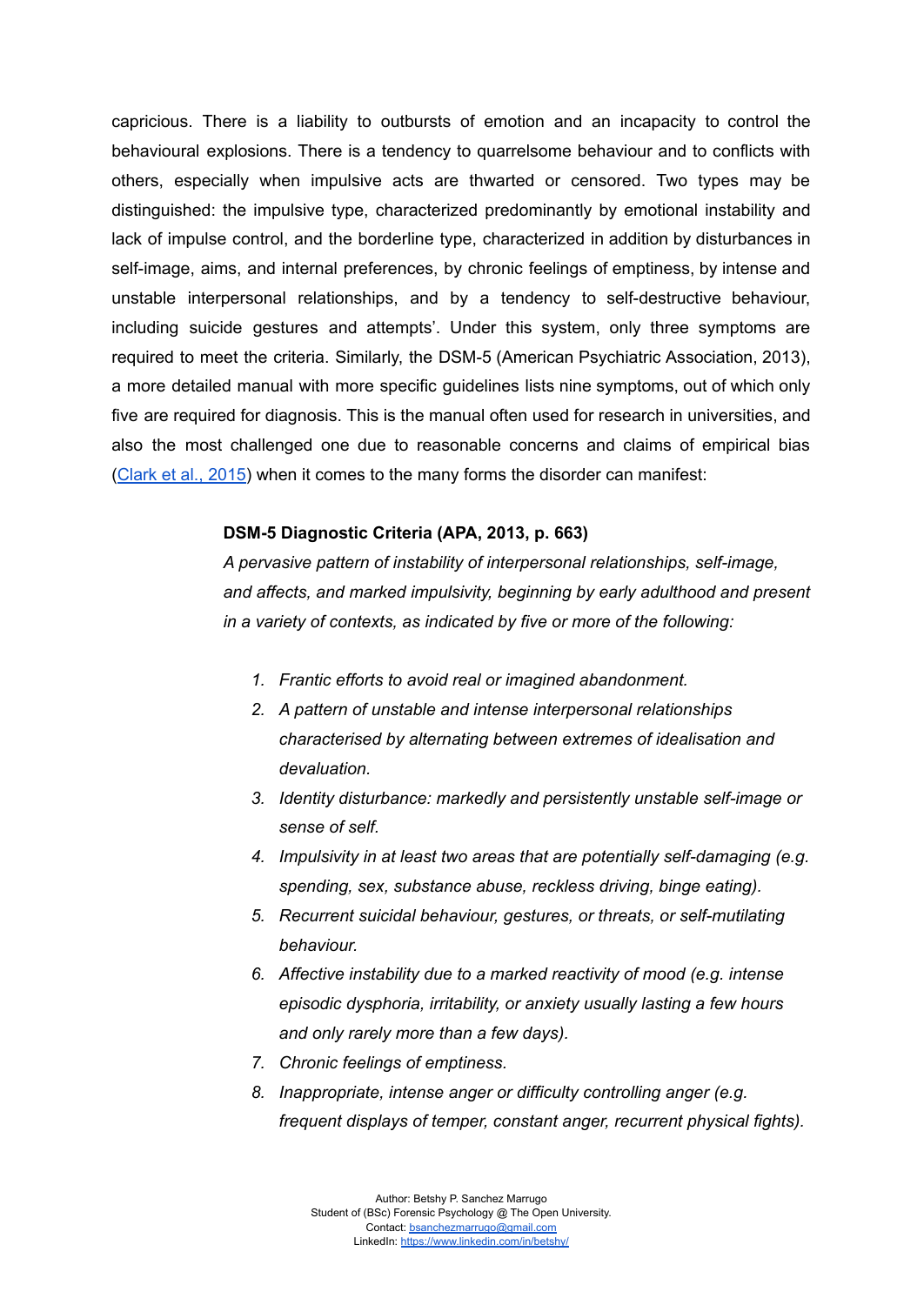#### *9. Transient, stress-related paranoid ideation or severe dissociative symptoms.*

According to the National Institute for Health and Care [Excellence](https://www.nice.org.uk/guidance/cg78/chapter/1-Guidance) (NICE; 2009) 'people with borderline personality disorder have sometimes been excluded from any health or social care services because of their diagnosis. This may be because staff lack the confidence and skills to work with this group of people'. Furthermore, sometimes the voices of 'borderline' women are suppressed. Their concerns are perceived as symptomatic, and they are afraid to make complaints. These prejudices also infect clinicians and those working to help patients. Conservative values are often imposed on patients against their wishes, and democratic voices are silenced. Patients are coerced into doing things that they feel unable to do; and it is this aspect of psychiatric coercion that most concerns immature forensic psychologists like me. Psychiatric coercion can only happen once a patient's capacity has been devalued and dehumanised. The situation leads clinicians to make decisions even if such decisions will exacerbate the distress of a patient. In order to elucidate this statement, we will explore the dimension of self-harm in mental health settings. Many patients self-harm in today's psychiatric industry, but it is patients with BPD who are mostly not treated with dignity and respect when they self-harm even though NICE [\(2009\)](https://www.nice.org.uk/guidance/cg78/chapter/1-Guidance) recommends that people managing clients with the disorder should 'follow the recommendations in "[Self-harm](https://www.nice.org.uk/guidance/cg16)" (NICE clinical guideline 16) to manage episodes of self-harm or attempted suicide'. Ideally, all patients who self harm— regardless of their diagnosis— should be treated equally. However, it is precisely because Borderline patients self-harm, that they are most despised and perceived as a liability in comparison to other disorders, to the point of being excluded from services as shown above. Yet, NICE [\(2004\)](https://www.nice.org.uk/guidance/cg16/chapter/1-Guidance) clearly recognises that 'the experience of care for people who self-harm is often unacceptable'. Furthermore, they state: 'People who have self-harmed should be treated with the same care, respect and privacy as any patient [...] People who self-harm should be involved in the planning and delivery of training for staff'. Changes need to happen in service delivery and service prioritisation in order to tackle intersectional inequities. The huge risk is that such an ego quo can be internalised by patients, and introjection/identification can lead to an exacerbation of symptoms; meaning that recovery is based on the relationship between the patient and the system, which can be internalised as a superego standard; and thus can lead to the hypernormalisation of everyday cruelty, OR — if we are lucky- to justice as fairness (one can only hope).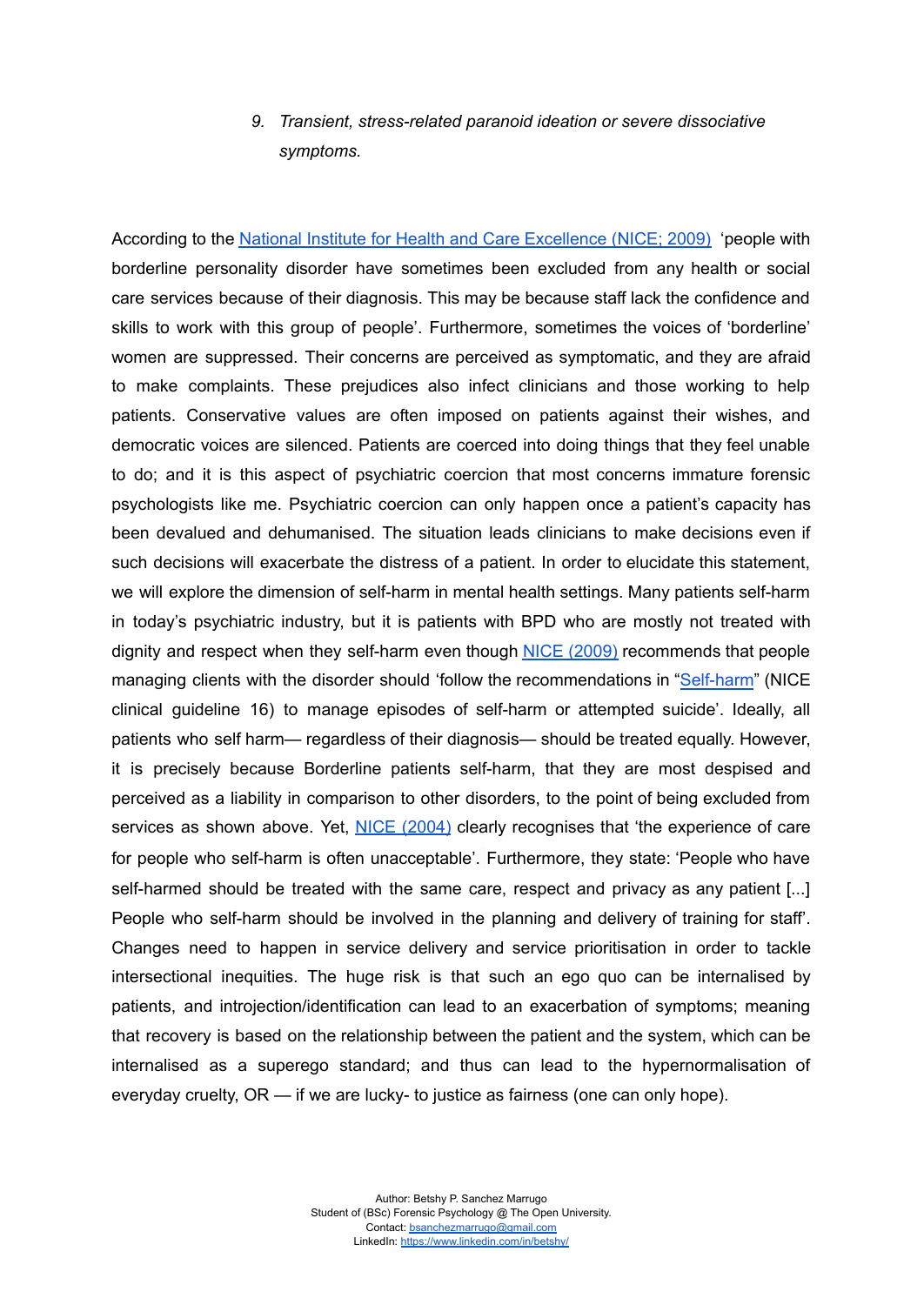So when patients state that their human rights are being violated, how can we know what the guidelines define? The National Institute for Health and Care [Excellence](https://www.nice.org.uk/guidance/qs14) (NICE; 2019) published quality standards where they clearly instruct that 'people using mental health services are treated with empathy, dignity and respect'. They [\(NICE,](https://www.nice.org.uk/guidance/qs88) 2015) also published quality standards for the treatment of personality disorders where they reiterate that 'people receiving care should be treated with dignity, have opportunities to discuss their preferences, and are supported to understand their options and make fully informed decisions'. However, many patients have reported that they feel they are being given no respect or dignity in their care. [Watson](https://www.amazon.co.uk/Borderline-Personality-Disorder-Practical-Treatment/dp/0198520670) and Krawitz (2003, p. 4) comment: 'The belief that these clients were untreatable, whilst understandable at the time, has had far-reaching and long-lasting effects. It has been used to support individual and institutional policies of not providing resources and treatment; policies no longer tenable'. This brings into question whether the collective voices of this patient group are being listened to. Is the psychiatric industry anti-democratic, and therefore unjust? [Shapiro](https://www.jstor.org/stable/192017) (1996, p. 580) states: 'On my view, although democracy is not sufficient for social justice, arguments about democracy and social justice are more deeply entwined with one another than the conventional opposition suggests. The mutual dependence of these two ideals is signaled by the fact that, on the one hand, most arguments for democracy rest at bottom on intuitions about what is just, and, on the other, if we dig deeply enough into arguments about social justice we frequently discover that they rest on appeals to democratic moral intuitions. This is not to say that commitments to democracy and to social justice entail one another; it is to say, however, that no account of either that undermines one's moral intuitions about the other is likely to be judged satisfactory'.

#### Are the NICE guidelines failing BPD patients?

NICE is taking a long time to edit/update the guidelines for Borderline Personality Disorder (BPD). Surely, the prevalence rates are not uniform. According to the United [Nations](https://tbinternet.ohchr.org/Treaties/CEDAW/Shared%20Documents/1_Global/CEDAW_C_GC_35_8267_E.pdf) (2017) 'gender-based violence against women constitutes discrimination against women under article 1 and therefore engages all obligations under the Convention. Article 2 provides that the overarching obligation of States parties is to pursue by all appropriate means and without delay a policy of eliminating discrimination against women, including gender-based violence against women. That is an obligation of an immediate nature; delays cannot be justified on any grounds, including economic, cultural or religious grounds'. The evidence suggests that no, such matters of life and death cannot be delayed. Furthermore, an update on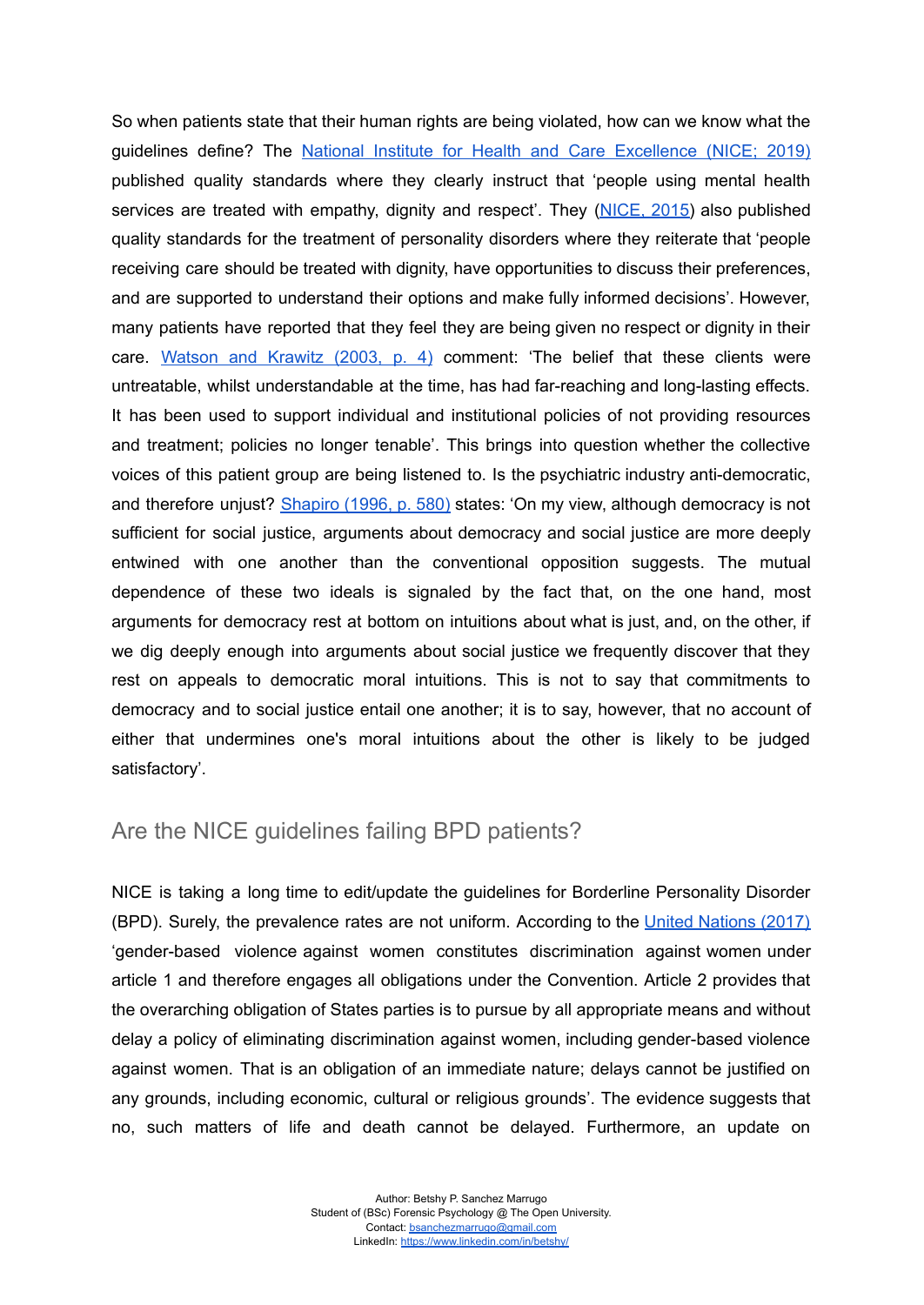epidemiological data such as prevalence rates is necessary for every review. There is an urgent necessity.

Furthemore, *Lamb (2018, pp. [12-13\)](https://www.mind.org.uk/media-a/4353/consensus-statement-final.pdf)* states that 'changing the way in which we respond to people's needs is sometimes deemed to be expensive, but offering inadequate help is costly too [...] This consensus statement challenges those currently delivering services to make small, low cost or cost neutral changes that will make a difference [...] Critically, the mental health system isn't working as it needs to work. It's still based on the idea that most of the time we are mentally well but that some people "cross a line" and become mentally ill [...] We now know different; that psychological health changes over time, that all of us probably at times experience distress that means we need extra support, and that there often isn't a clear dividing line between the type of distress that requires treatment and the type that doesn't. People who end up with the diagnosis of personality disorder seem particularly ill served'. (Sighs) This document has come a long way and has become super detailed about the id quo, the superego quo, and the management of this conflict in the status quo. The majority of patients with BPD are women, and the great majority of women with BPD have suffered several forms of violence. It is one of the most traumatised conditions in the entire repertoire of mental illness. But why is dignity a duty of care? Should NHS staff members be concerned about their patients' dignity, or should they continue violating this? What can help clarify such a decision? Well, the operational universal principles of justice are the call to action. According to Lamb [\(2018,](https://www.mind.org.uk/media-a/4353/consensus-statement-final.pdf) pp. [18-19\)](https://www.mind.org.uk/media-a/4353/consensus-statement-final.pdf) patients with personality disorders wanted 'to be seen by knowledgeable and competent staff and suggested that professionals could have more training to understand their difficulties better and hence be better equipped to support them [...] Inadequate resources led to feelings of frustration, particularly around long wait times and limited access to some services [...] Professionals lack of understanding of participants was highlighted as a difficulty'.

### 4. Intersectional Discrimination

A long time ago, the United Nations [\(1966a\)](https://www.ohchr.org/en/professionalinterest/pages/ccpr.aspx) Human Rights Office of the High Commissioner ([OHCHR\)](https://www.ohchr.org/en/professionalinterest/pages/ccpr.aspx) issued the International Covenant on Civil and Political Rights [\(ICCPR](https://www.ohchr.org/en/professionalinterest/pages/ccpr.aspx)) stating that 'everyone shall have the right to recognition everywhere as a person before the law'. Sadly, dehumanisation still occurs, even in developed countries. The more protected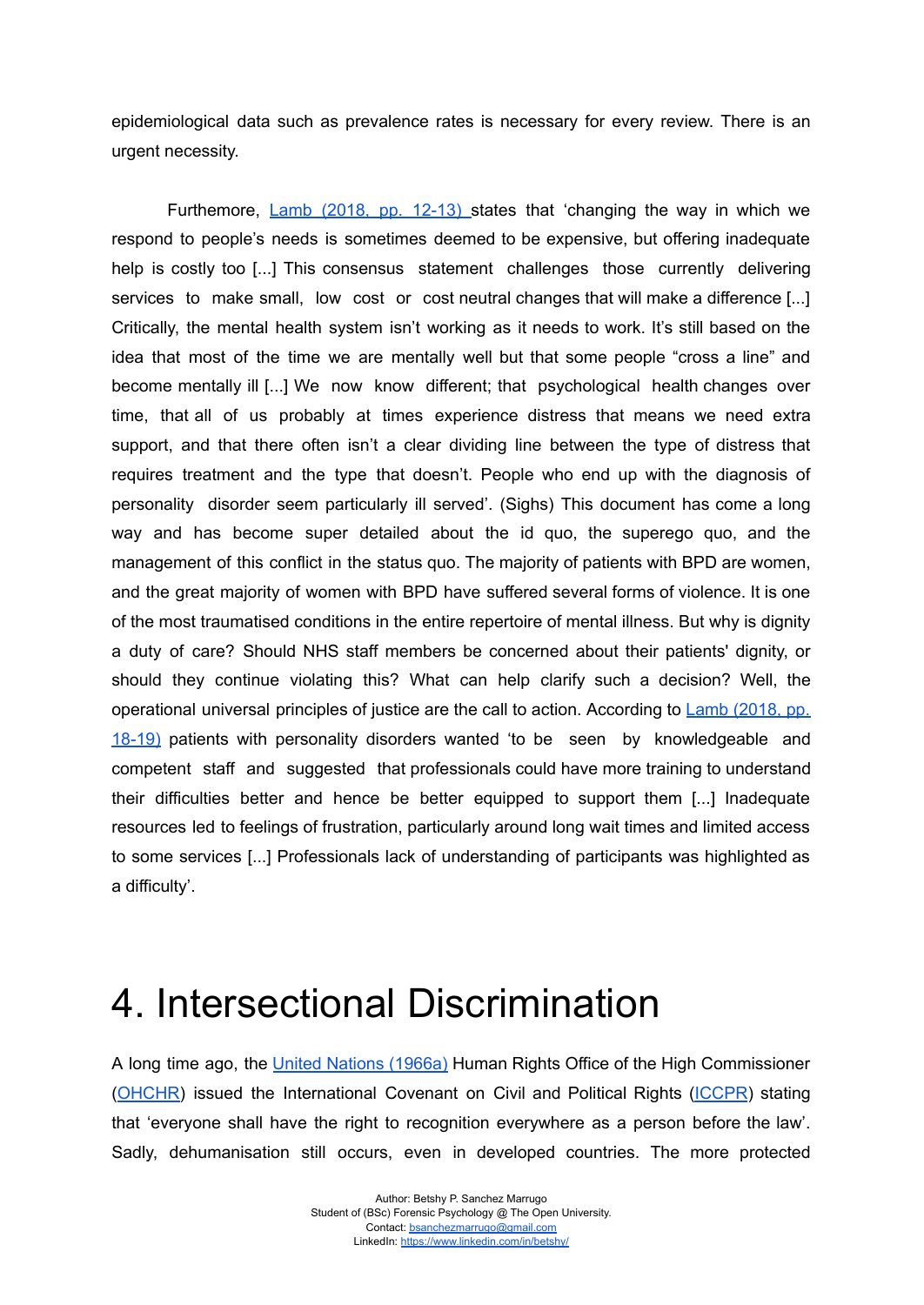characteristics a person has, the more likely they are to be discriminated against and treated in inhumane or degrading ways. After all, it has been a while since the id quo and the superego quo have been battling, and there will always exist a moral battle. The status quo shows that there are a lot of stimuli urging change into a higher reality entering the preconscious quo. Yet, mad people's voices get suppressed and silenced. According to the United [Nations](https://tbinternet.ohchr.org/Treaties/CEDAW/Shared%20Documents/1_Global/CEDAW_C_GC_35_8267_E.pdf) (2017, p. 4), these are some of the characteristics triggering prejudice: 'women's ethnicity/race, indigenous or minority status, colour, socioeconomic status and/or caste, language, religion or belief, political opinion, national origin, marital status, maternity, parental status, age, urban or rural location, health status, disability, property ownership, being lesbian, bisexual, transgender or intersex, illiteracy, seeking asylum, being a refugee, internally displaced or stateless, widowhood, migration status, heading households, living with HIV/AIDS, being deprived of liberty, and being in prostitution, as well as trafficking in women, situations of armed conflict, geographical remoteness and the stigmatization of women who fight for their rights, including human rights defenders'. Any number of these intersecting qualities combined would impact on women, and the *[Equality](https://www.legislation.gov.uk/ukpga/2010/15/contents) Act 2010* only protects some of these characteristics. Another de jure faux pas.

Ideally, there should be procedural safeguards in place for substantive violations of women's rights. The state should recognise all existing variables, and distribute primary goods according to necessity in order to promote equity. Many women continue to be unheard, unseen, and undervalued. These patterns of disempowerment are problematic, persistent, and pervasive. These asymmetries must be addressed in order to achieve a transformation. Women with mental health problems tend to lack awareness about procedures relating to accessing justice, and even when they do, they still have difficulty accessing it and the state does not always provide legal aid. This points to a de jure faux pas, which leaves intersectional women at great disadvantage. The [Council](http://help.elearning.ext.coe.int/mod/resource/view.php?id=124789&redirect=1) of Europe (2013, p. 11) states that 'discriminatory attitudes, stereotypes and prejudices at the cultural level may also play a key role'. Where there is no legal aid to access human rights violations, this is an indicator that violations currently happening are unreported and undocumented. This is terrifying, and also constitutes a de jure social injustice. [McGregor](https://www.equalityhumanrights.com/en/our-work/blogs/right-live-dignity) (2016) stated in regards to this that reforms were needed to make sure that people have access to justice, especially in 'employment, housing, education and social welfare benefits'.

The United Nations [Development](http://hdr.undp.org/en/content/human-development-index-hdi) Programme (2021) specifically states that the human development index project 'was created to emphasize that people and their capabilities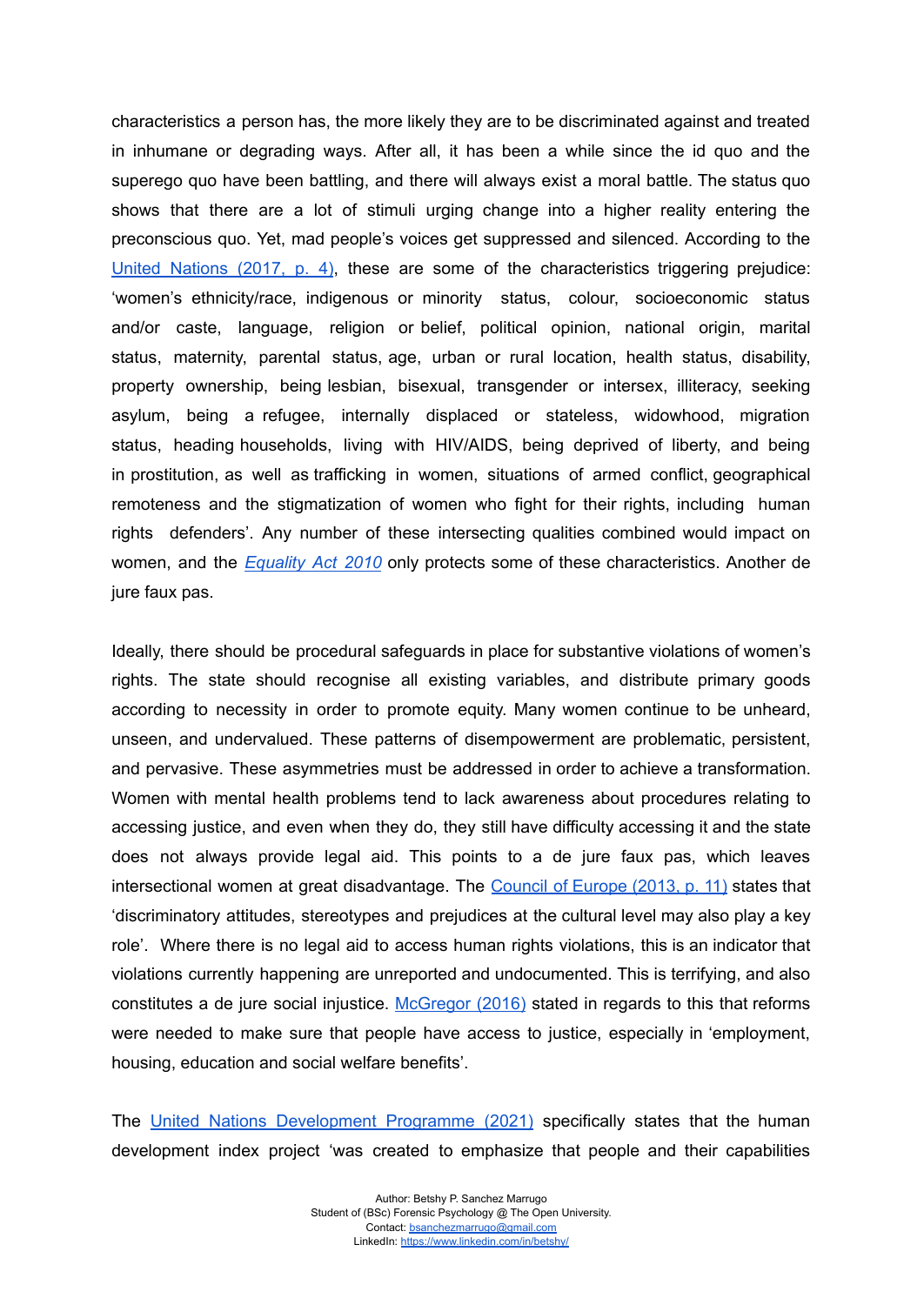should be the ultimate criteria for assessing the development of a country, not economic growth alone'. The UK, as a developed country is expected to uphold the commitments with human rights law, and this will be explained further. For now, I will say that this entails ensuring that the least disadvantaged also get a fair share of primary goods. However, in reality, intersectional and marginal women experience from discreet to complex problems in their daily lives. They rarely experience 'no problem'. Women are disproportionately affected by social imbalances created by inequities, planetary pressure, risks, and shocks. Women need more empowerment to develop their capabilities, their sense of agency, and their values. Women need to be equipped with the instruments needed to navigate the jurisdictional system which fails them. They also need the correct resources and education to make informed decisions and choices. The marginal and detrimental effects of de jure and de facto discrimination are systemic and are being distributed across the population. Women need an increased sense of security. It is their right to live free of indignities. It is a form of human development, and essential for the solution to the problems faced by all humans.

A lot of women report domestic violence, rape, and abuse to state and non-state actors, and these facts are sometimes kept in confidentiality even though it falls within the remit of criminal law, and there is an obligation for professionals to safeguard women from violence. This is unfortunately a common way in which women are silenced in today's status quo. Furthemore, many women are coerced into mediation procedures with their perpetrators, which often place them at great dangers, and with severe repercussions. This constitutes a human rights crime. UN [Women](http://help.elearning.ext.coe.int/mod/resource/view.php?id=124786&redirect=1) (2016, p. 48) specifically urges the 'existence of provisions prohibiting mandatory alternative dispute resolution processes, including mediation and conciliation, in relation to all forms of violence covered by the scope of the Istanbul Convention'. This type of faux pas is quite common and de facto problematic in the United Kingdom because some of these women have been raped by the very people who the state expects them to reconcile with. This has led to numerous repeating offences and the loss of dignity of victims and survivors. Most of the women who go through injustices are unaware of the fact that their human rights have been violated, and continue to live in a hopeless state of isolation. What's worse, students at university are not always being taught about women's rights and access to justice. Some of the curricular content remains patriarchal and women are institutionally oppressed through procedures even though the United [Nations](https://tbinternet.ohchr.org/Treaties/CEDAW/Shared%20Documents/1_Global/CEDAW_C_GC_35_8267_E.pdf) [\(2017,](https://tbinternet.ohchr.org/Treaties/CEDAW/Shared%20Documents/1_Global/CEDAW_C_GC_35_8267_E.pdf) p. 13) urges the 'integration of content on gender equality into curricula at all levels of education, both public and private [...] the content should target stereotyped gender roles and promote the values of gender equality and non-discrimination'.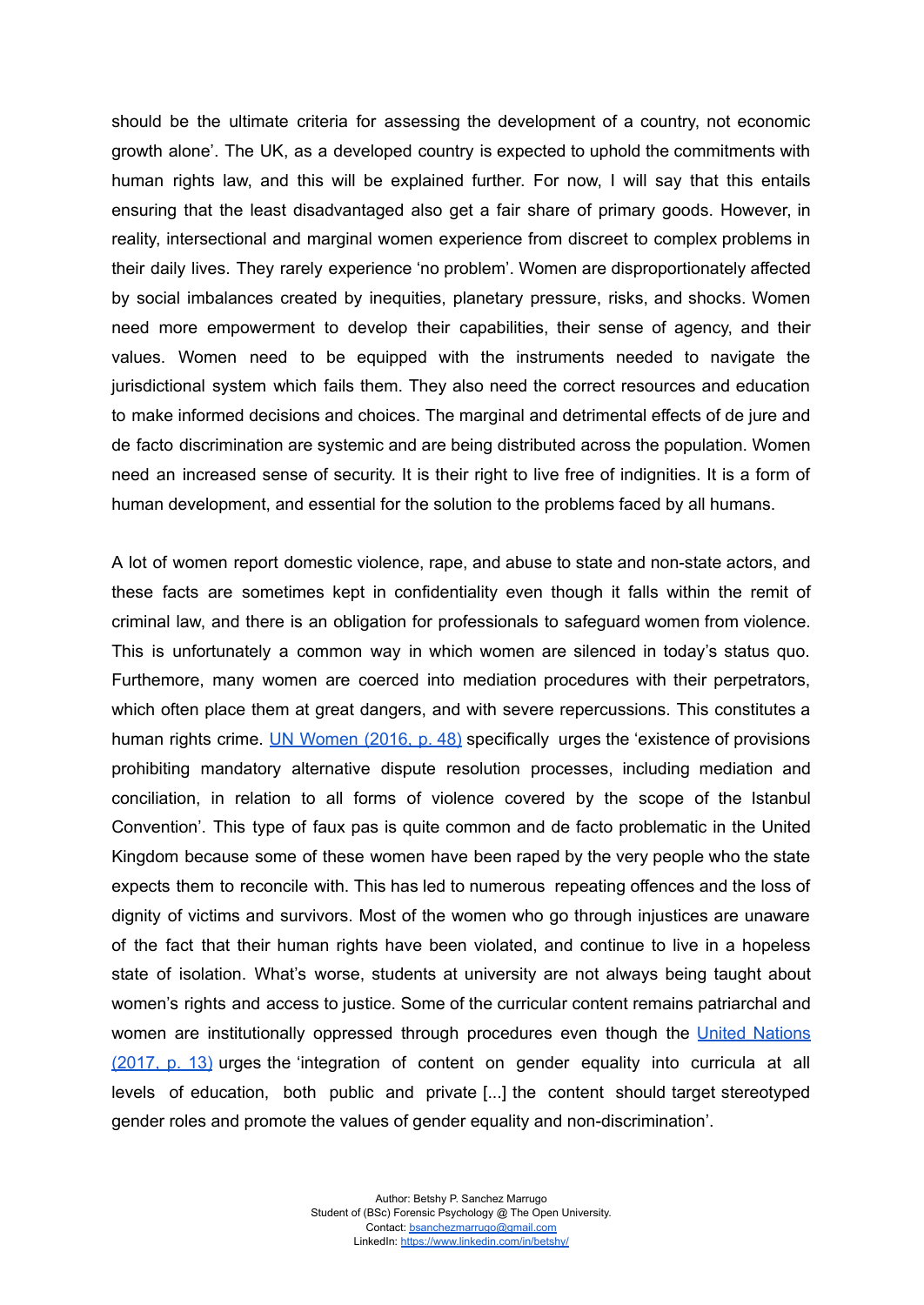# 5. Interpretative bias and everyday malpraxis

According to the Online [Etymology](https://www.etymonline.com/word/dignity) Dictionary (n.d.), the word 'dignity' comes from the meaning of a 'state of being worthy'. Now, the concept of dignity is one of the most debated concepts in today's world especially because it is linked to the concept of justice. Let's analyse this so we don't misinterpret it. Are patients correct in their claim that their human rights are being violated, or are they simply crazy people talking about dignity in a nonsensical way? Thankfully, the United [Nations](https://www.ohchr.org/en/udhr/pages/crosscuttingthemes.aspx) Human Rights Office of the High [Commissioner](https://www.ohchr.org/en/udhr/pages/crosscuttingthemes.aspx) (OHCHR; n.d.) clarifies how to interpret human rights law as stated on the instrument of the Universal Declaration of Human Rights (United [Nations,](https://www.un.org/en/about-us/universal-declaration-of-human-rights) 1948). They state: 'Dignity and justice for each and every human being is the promise of the Universal Declaration of Human Rights. The concept of dignity lies at the heart of human rights. It is mentioned in the first sentence of the Preamble to the Declaration and appears again in Article 1. Yet of all the rights to which everyone is entitled, dignity is perhaps the most difficult to express and to put into a tangible form. Put simply, it means we must treat each other with respect, tolerance and understanding. Governments must do the same, in law as well as in practice'. Moreover, the European Union Agency for Fundamental Rights (2007) clarifies that 'the dignity of the human person is not only a fundamental right in itself but constitutes the real basis of fundamental rights.' Furthermore, Article 1 of the EU Charter of [Fundamental](https://fra.europa.eu/en/eu-charter/article/1-human-dignity) Rights (European Union Agency for Fundamental Rights, 2007) states that 'human dignity is inviolable. It must be respected and protected'. However, since the UK brexited, this EU charter is sadly no longer in effect.

But what does the domestic legislation say about dignity? The word 'dignity' does not appear once in the *[Equality](https://www.legislation.gov.uk/ukpga/2010/15/contents) Act 2010*, *[Human](https://www.legislation.gov.uk/ukpga/1998/42/contents) Rights Act 1998* or *[Domestic](https://www.legislation.gov.uk/ukpga/2021/17/contents) Abuse Act 2021*. This points to a de jure failure to ratify the convention in an appropriate way. Nevertheless, one piece of domestic legislation does speak of 'dignity' — the *[Health](https://www.legislation.gov.uk/ukdsi/2014/9780111117613/regulation/10) and Social Care Act [2008](https://www.legislation.gov.uk/ukdsi/2014/9780111117613/regulation/10)*, which governs political aspects of NHS services. Page 8 of the act states that 'service users must be treated with dignity and respect.' This is lucky for NHS service users, but unlucky for women, or human beings. The *Equality and Human Rights Commission*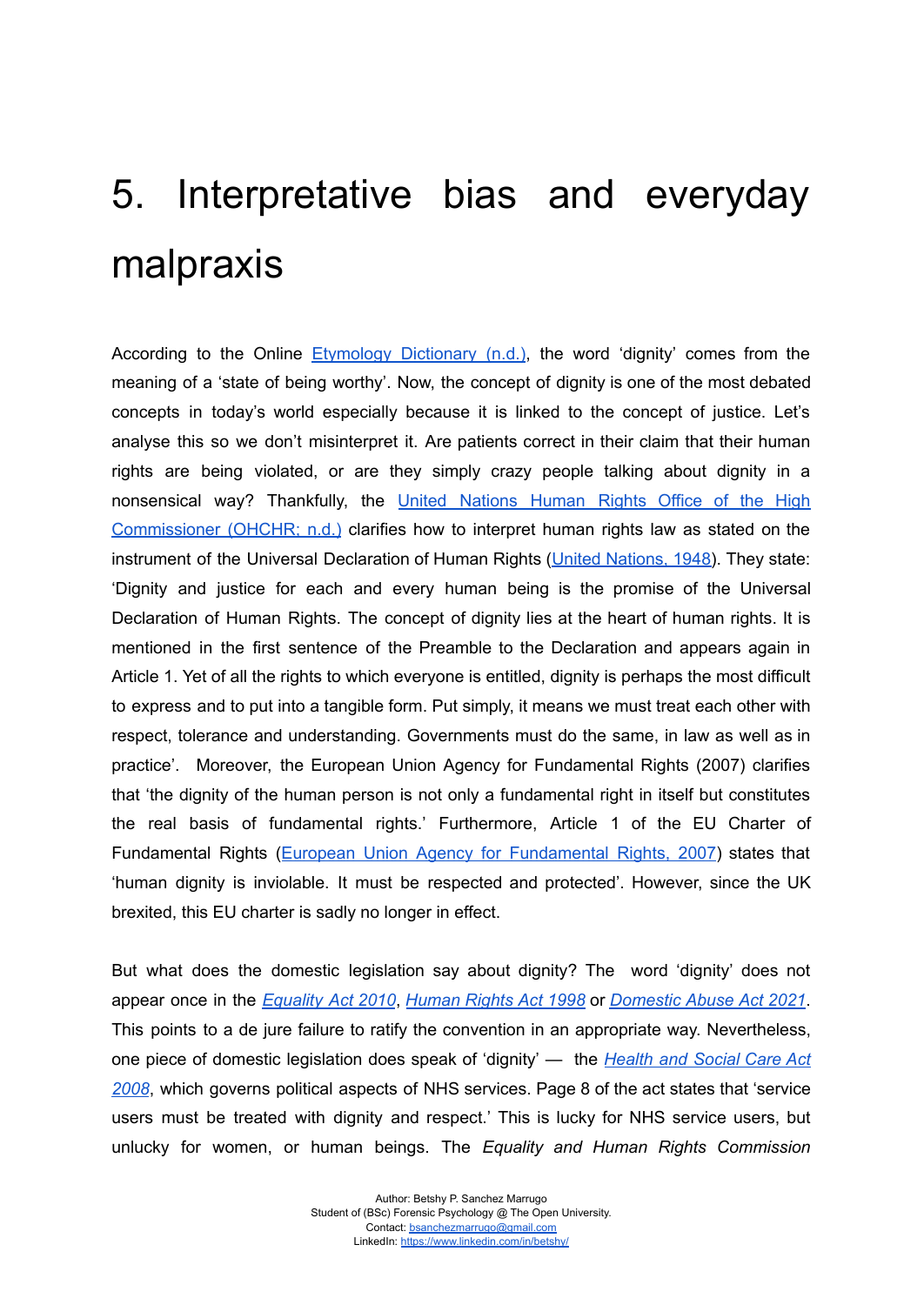published an article ([Mcgregor,](https://www.equalityhumanrights.com/en/our-work/blogs/right-live-dignity) 2016) on the subject. They mention the International Covenant on Economic, Social, and Cultural Rights (ICESCR; United [Nations,](https://www.ohchr.org/en/professionalinterest/pages/ccpr.aspx) 1966a) and state that 'the UK government has signed up to this treaty which is binding as a matter of international law [...] the bad news is that there is a lot of work for the government still to do to make the protections in the treaty a reality for everyone in the UK'. And indeed, not including the word dignity in key legislation about equality, women's, and human rights can be said to be one major example of de jure failure since it is dignity that is at the heart of human rights law.

The *[Human](https://www.legislation.gov.uk/ukpga/1998/42/contents) Rights Act 1998* protects the rights guaranteed in the European Convention on Human Rights (Council of [Europe,](https://www.echr.coe.int/documents/convention_eng.pdf) 1950), of which Protocol 13 states in regards to the right to life that such a right is necessary for ' for the full recognition of the inherent dignity of all human beings'. The word dignity does not appear any more, however the convention does state that it takes into consideration the Universal Declaration on Human Rights [\(United](https://www.un.org/en/about-us/universal-declaration-of-human-rights) [Nations,](https://www.un.org/en/about-us/universal-declaration-of-human-rights) 1948). So the *[Human](https://www.legislation.gov.uk/ukpga/1998/42/contents) Rights Act 1998* ratifies the authority of the European Convention on Human Rights (Council of [Europe,](https://www.echr.coe.int/documents/convention_eng.pdf) 1950), and the latter ratifies the Universal Declaration of Human Rights (United [Nations,](https://www.un.org/en/about-us/universal-declaration-of-human-rights) 1948), of which Article 1 states that 'all human beings are born free and equal in dignity and rights'. Article 22 states that everyone has a right to social security in the form of resources which are 'indispensable for his dignity and the free development of his personality'. Article 23 speaks of workers' rights and states that all workers have a right to be paid enough to ensure 'an existence worthy of human dignity, and supplemented, if necessary, by other means of social protection'.

Furthermore, the ICESCR (United [Nations,](https://www.ohchr.org/en/professionalinterest/pages/cescr.aspx) 1966b) states in regards to dignity: 'Considering that, in accordance with the principles proclaimed in the Charter of the United Nations, recognition of the inherent dignity and of the equal and inalienable rights of all members of the human family is the foundation of freedom, justice and peace in the world. Recognizing that these rights derive from the inherent dignity of the human person'. Furthermore, Article 13 states: 'the States Parties to the present Covenant recognize the right of everyone to education. They agree that education shall be directed to the full development of the human personality and the sense of its dignity, and shall strengthen the respect for human rights and fundamental freedoms. They further agree that education shall enable all persons to participate effectively in a free society, promote understanding, tolerance and friendship among all nations'. It has been a while since the status quo has been changing. [O'Cinneide](https://www.thebritishacademy.ac.uk/documents/262/Human-rights-and-the-UK-constitution.pdf) [\(2012,](https://www.thebritishacademy.ac.uk/documents/262/Human-rights-and-the-UK-constitution.pdf) p. 22) states that 'sharp criticism of the existing status quo has also come from Lord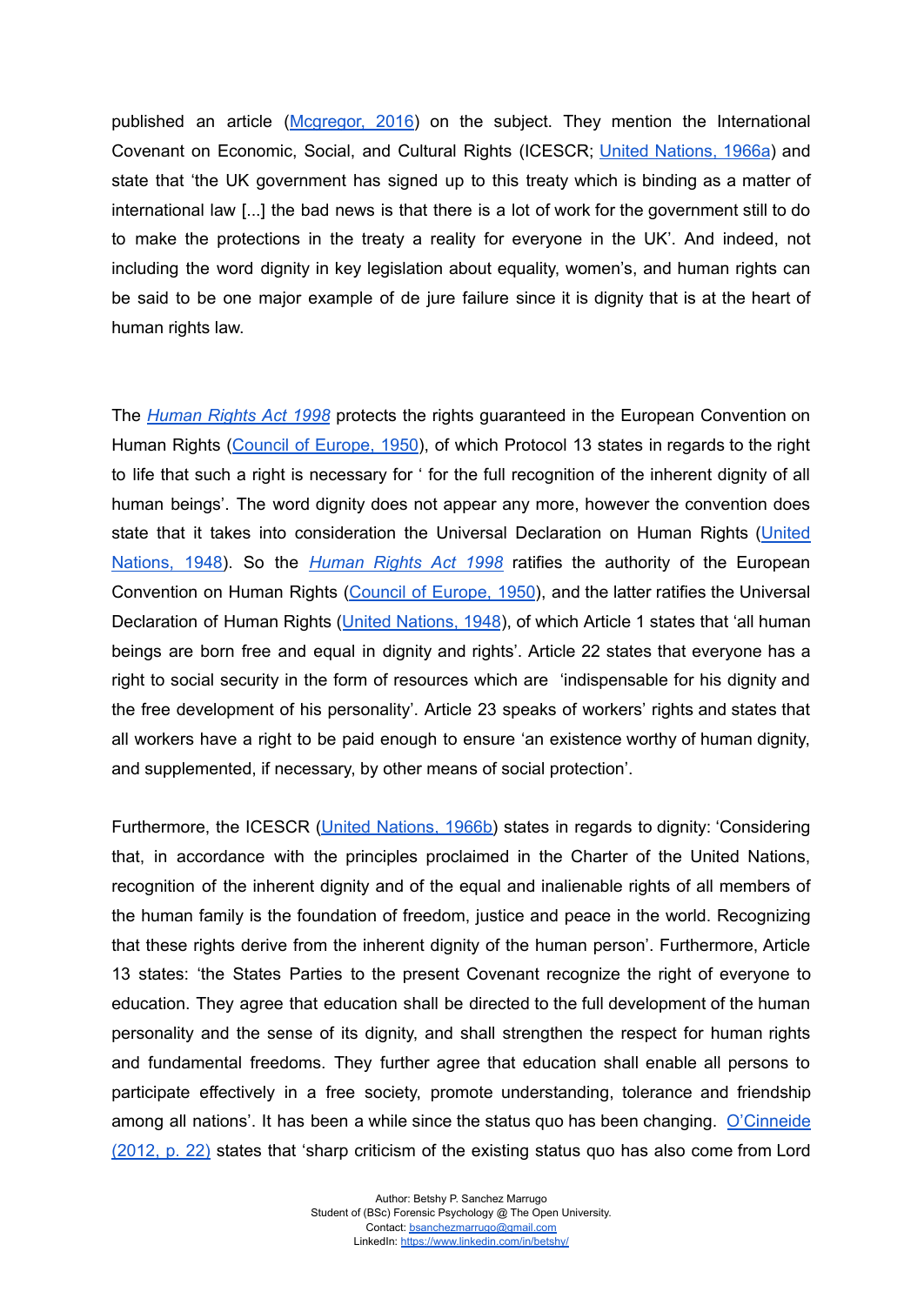Hoffmann, a former Law Lord, certain politicians (including the Prime Minister)', and others. In a participatory democracy, everyone's voice would be heard by our leaders. But the system has not designed itself yet in this way, and so the technical errors lead to voices being lost and silenced. The preconscious quo is a state of tentative development. If only leaders dreamed of a positive status quo for the least advantaged, then the id quo would not conquer the superego quo's advice with its uncivilised instincts. [O'Cinneide](https://www.thebritishacademy.ac.uk/documents/262/Human-rights-and-the-UK-constitution.pdf) (2012, p. 14) states: 'Strong expectations exist that Parliament, along with executive, local authorities, the police and other organs of the state, should respect basic principles of justice, fairness and respect for rule of law. In particular, a consensus exists that individuals possess certain basic and inalienable human rights and that democracy should be based on respect for these rights, without which individuals could not participate freely or effectively in the democratic process'.

Based on this and all of the above, it is possible to rest assured that the concept of dignity is of political relevance, and entails psychological dimensions such as the development of one's personality, and of one's society. It is also granted that dignity is a human right. It concerns the fair distribution of resources in order to recognise inequalities, prevent inequities, and protect the least advantaged from discrimination. Therefore, when indignities occur, a lot of psychological harm results in many aspects: the development of personalities, security, social harmony, and peace. Dignity is at the heart of human rights law, and indignities are at the heart of inequalities. But what is an inequality, anyway? NHS [England](https://www.england.nhs.uk/about/equality/equality-hub/resources/) and Public Health [England](https://www.england.nhs.uk/about/equality/equality-hub/resources/) (n.d.) define health inequalities as 'preventable, unfair and unjust differences in health status between groups, populations or individuals that arise from the unequal distribution of social, environmental and economic conditions within societies, which determine the risk of people getting ill, their ability to prevent sickness, or opportunities to take action and access treatment when ill health occurs'. So considering the preconscious quo is already speaking of inequalities, what will it take for the ego to make it fully conscious? Well, according to the [Parliamentary](https://www.ombudsman.org.uk/news-and-blog/news/nhs-failing-patients-mental-health-problems#:~:text=Vulnerable%20patients%20with%20mental%20health,Service%20Ombudsman%20report%20published%20today) and Health Services Ombudsman (2018), one barrier is that NHS staff 'lack the capacity, skills and training they need to do their job effectively, and do not always have the support they need to learn from mistakes'. This shows the extent of the inequality. We have a state apparatus where very delicate operations are conducted by people who are disadvantaged too, and who have not accessed the knowledge to de facto comply with expectations. Without the necessary support, staff will struggle to achieve the state of preconsciousness necessary in order to effectively help those who cannot help themselves. In other words, the ombudsman brings the reader to the attention of how these vulnerable lives are often left in the management of people without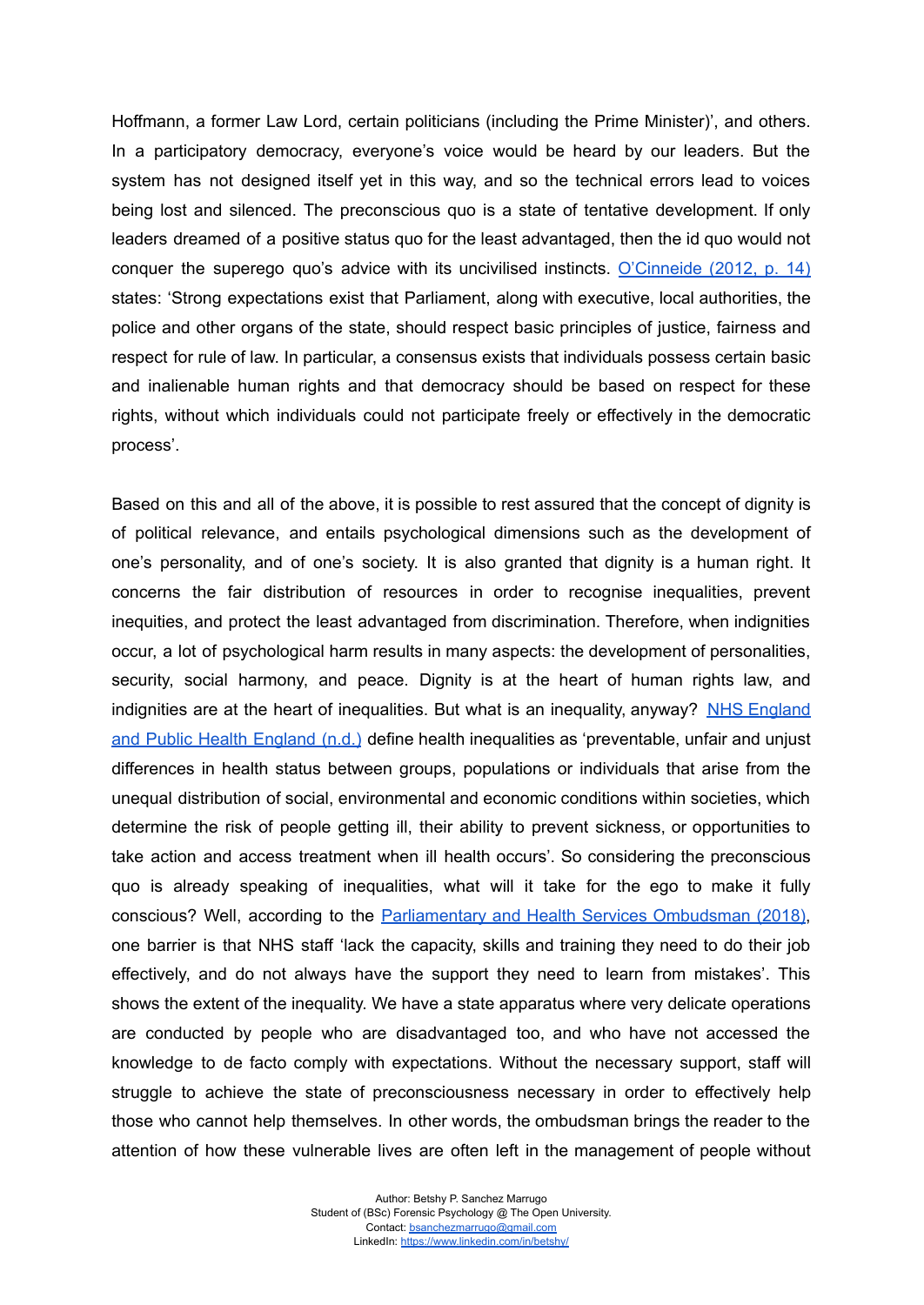the necessary knowledge to conduct mental health operations in a way which fulfills what both; the academic, and international communities have set as good practice standards. Such malpraxis results in great amounts of unnecessary distress, and sometimes impedes the recovery of those who are most vulnerable. NHS staff should have the support to develop their ego ideals. There is a certain innocence in ignorance.

#### What are harmful practices?

According to the United Nations Committee on the Elimination of [Discrimination](https://tbinternet.ohchr.org/_layouts/15/treatybodyexternal/Download.aspx?symbolno=CEDAW%2fC%2fGC%2f31%2fCRC%2fC%2fGC%2f18&Lang=en) Against [Women](https://tbinternet.ohchr.org/_layouts/15/treatybodyexternal/Download.aspx?symbolno=CEDAW%2fC%2fGC%2f31%2fCRC%2fC%2fGC%2f18&Lang=en) (2014, p. 5) 'harmful practices are persistent practices and forms of behaviour that are grounded in [...] intersecting forms of discrimination that often involve violence and cause physical and/or psychological harm or suffering [...] There is also a negative impact on their dignity, physical, psychosocial and moral integrity and development, participation, health, education and economic and social status'. The same document states that one of the criteria for admissibility of harmful practices in litigation are practices which 'constitute a denial of the dignity and/or integrity of the individual and a violation of the human rights and fundamental freedoms enshrined in the two Conventions'. As we have seen, depriving a human being of their dignity is a tremendous crime that is multilaterally and diplomatically legislated. Please note how a relevant and recurrent theme can be found in the concept of dignity as a human right. Of course excluding such a word from key legislation is a de jure malpraxis and indicates interpretative bias. This is why key legislation whether in human rights or equality law should include such a keyword in order to meet multilateral standards.

If these harmful practices are legal, this constitutes a de jure crime. If these harmful practices are illegal such as forbidden acts of the *[Equality](https://www.legislation.gov.uk/ukpga/2010/15/contents) Act 2010*) but are culturally normalised or happening independently of domestic law but within social norms (e.g. when there was a do not resuscitate order for people with intellectual disabilities during the COVID-19 pandemic; [McFall-Johnsen,](https://www.businessinsider.com/uk-learning-disabilities-inappropriate-do-not-resuscitate-orders-2021-2?r=US&IR=T) 2021); this constitutes a de facto crime. De facto crimes can first be prosecuted through national courts, although this is not always easy as there is still a lot of de jure work to be accomplished, and a lot of judicial adaptation to be achieved in regards to accessing the international apparatus. Yet, a de facto crime can in some cases also be a de jure crime. For instance, the Istanbul Convention [\(Council](https://www.coe.int/en/web/conventions/full-list?module=treaty-detail&treatynum=210) of [Europe,](https://www.coe.int/en/web/conventions/full-list?module=treaty-detail&treatynum=210) 2011) states: 'Parties shall take the necessary measures to promote changes in the social and cultural patterns of behaviour of women and men with a view to eradicating prejudices, customs, traditions and all other practices which are based on the idea of the inferiority of women or on stereotyped roles for women and men'. UN [Women](http://help.elearning.ext.coe.int/mod/resource/view.php?id=124786&redirect=1) (2016) did say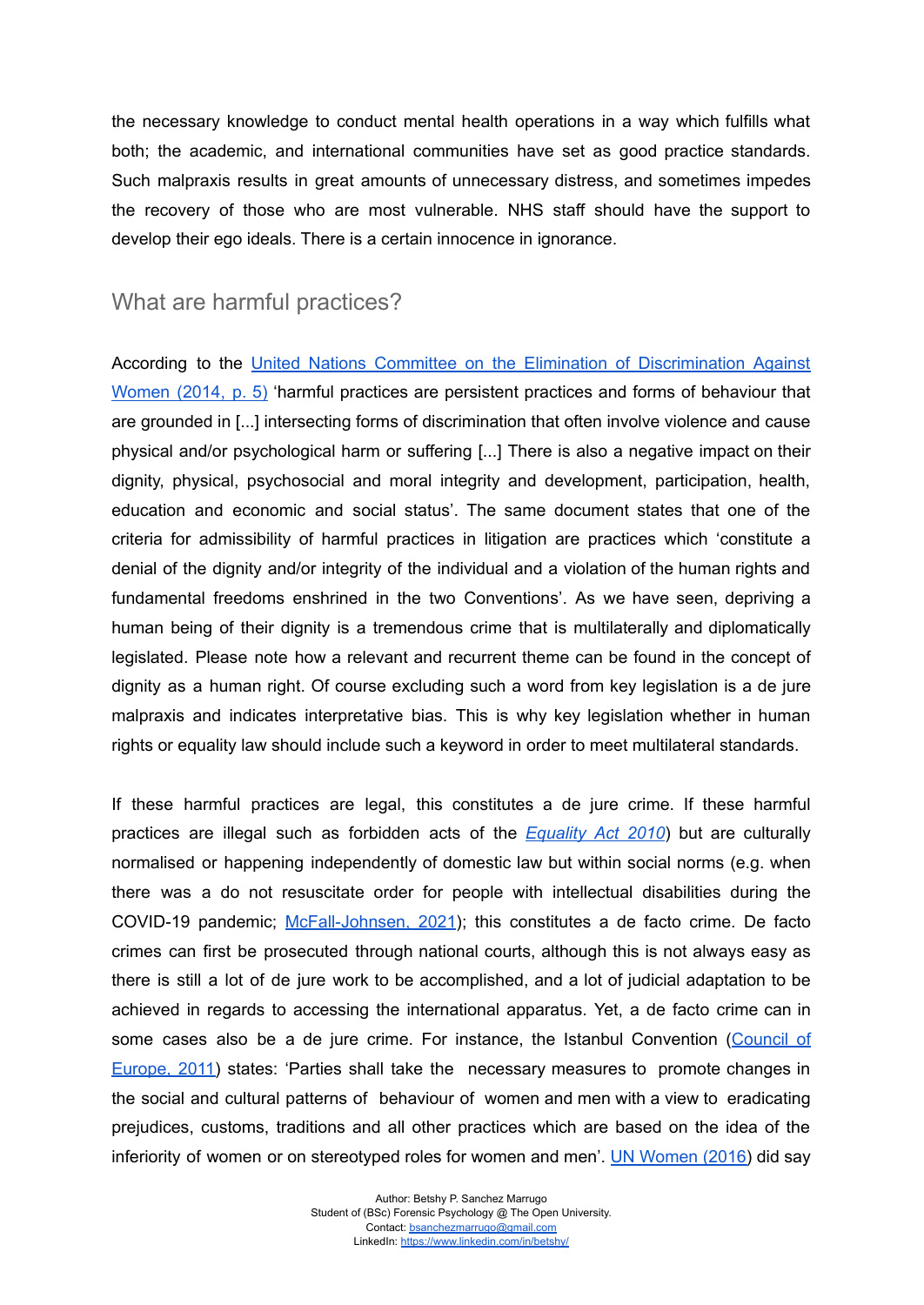to follow the Istanbul Convention, and the UK is a member of the UN security council, meaning that as a country in the international community, the UK should have women's rights placed at the centre of human rights. Smith [\(2016\)](https://researchbriefings.files.parliament.uk/documents/CBP-7597/CBP-7597.pdf) cited in Lang (2016, p. 1) states that 'the UK is of course a permanent member of the UN Security Council, and this status would not be affected by a Brexit. As the UN Security Council is the most important international institution, it could be argued that Brexit would have little impact on the UK's role in the most powerful multilateral body'. In other words, even though the UK brexited, there are still commitments to uphold the Istanbul Convention (Council of [Europe,](https://www.coe.int/en/web/conventions/full-list?module=treaty-detail&treatynum=210) 2011), I mean, is that not what the UK wants any way? Surely women in the UK also deserve to live in dignity. What this means is that failure to prevent injustices, and to protect women's rights is a form of de jure gender-based aggression. For instance, psychologically speaking, Ferguson and Rule (1983) cited in Eysenck (2000) posited that there are three main criteria for determining whether someone is engaging in aggressive behaviour: actual harm; intention to harm; and norm violation'.

### 6. Conclusions

De facto and de jure social injustices are an expression of the id quo. These impulses have a detrimental effect on women's daily lives, making it a lot more difficult for them to enjoy their human rights. This document has shared data particles of knowledge about current injustices occurring to 'mad' and 'intersectional' women in the UK, the psychological impact of these injustices (e.g. Borderline Personality Disorder), and the legal framework of international law, which the UK is subject to. De jure and de facto injustices exacerbate mental health problems, and lead to the introjection of maladaptive behaviours, and can corrupt the individual superego. Furthermore, UN [Women](http://help.elearning.ext.coe.int/mod/resource/view.php?id=124786&redirect=1) (2016) recommends that all countries take on board the Istanbul Convention, and the UK is a country member of the UN Security Council. The UK's *[Domestic](https://www.legislation.gov.uk/ukpga/2021/17/contents) Abuse Act 2021* does not fully cover all the criteria necessary for the prevention and protection of women's rights, as well as the prosecution of perpetrators of violence against women. Similarly, the *[Equality](https://www.legislation.gov.uk/ukpga/2010/15/contents) Act 2010* only protects some of the many characteristics that elicit discrimination against human beings, and the word 'dignity' does not appear once in the *[Human](https://www.legislation.gov.uk/ukpga/1998/42/contents) Rights Act 1998*. This seemingly innocuous semantic exception is a malpraxis. All these technical legislative failures lead to very costly consequences for the least advantaged in the status quo. The facts and figures have shown that women in the mental health sector are the most affected group, out of which patients with BPD tend to struggle the most with daily attitudinal obstacles, intersectional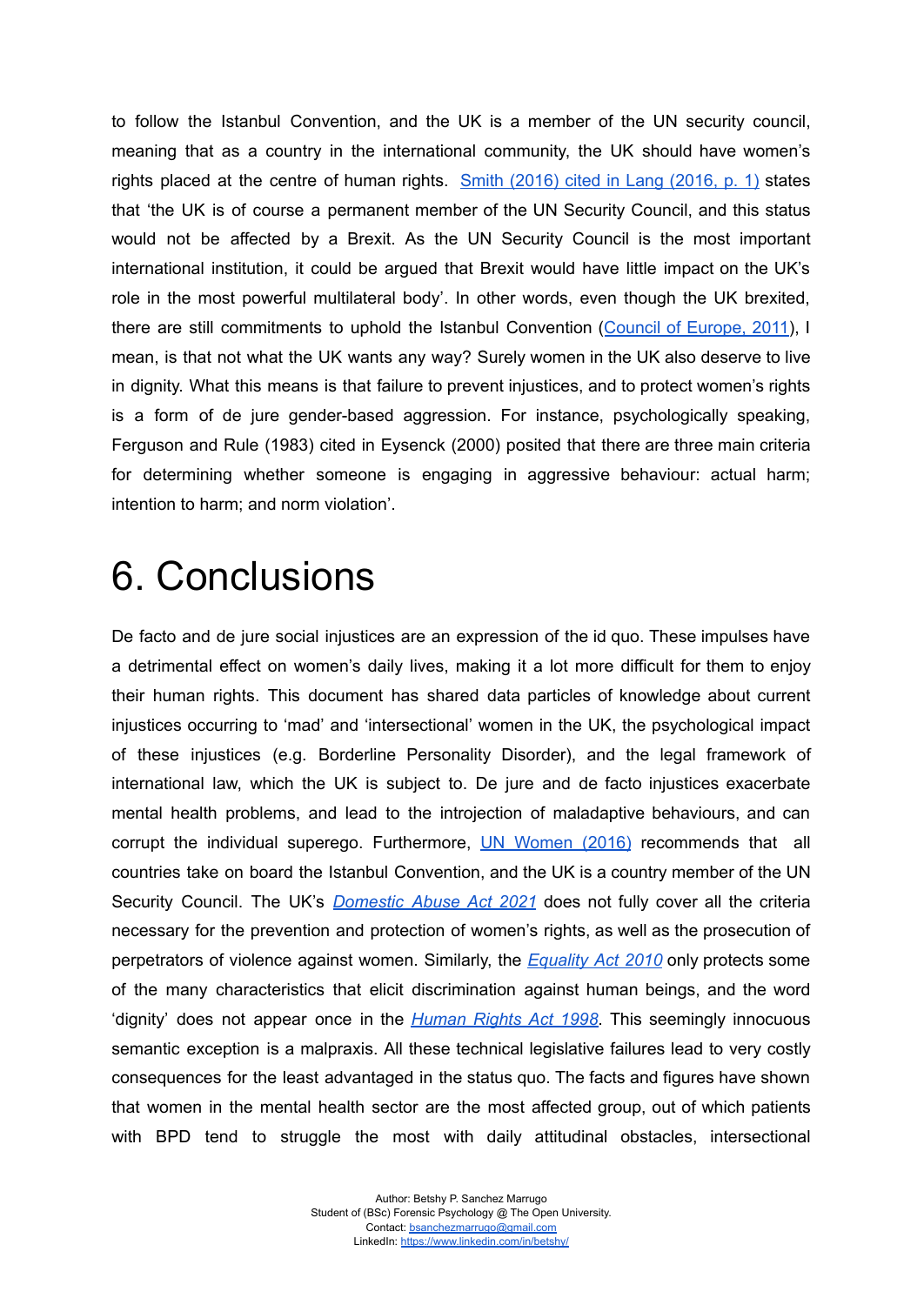discrimination, and de facto impediments. The id quo continues to battle the superego quo, and the scene for a new preconscious quo has been set. What will the new status quo be like? Will the conscience of the jurisdiction evolve?

## References

American Psychiatric Association (2013a) *Diagnostic Statistical Manual of Mental Disorders*, 5th ed.

BBC News (2021) 'How many violent attacks and sexual assaults on women are there?', 24 September [Online]. Available at <https://www.bbc.co.uk/news/explainers-56365412> (accessed 16 November 2021).

Brewer, K. (2017) 'Women in the greatest need are being let down by a lack of local support', *The Guardian*, September [Online]. Available at [https://www.theguardian.com/public-leaders-network/2017/sep/25/women-disadvantage-risk](https://www.theguardian.com/public-leaders-network/2017/sep/25/women-disadvantage-risk-local-council-support-services-)[local-council-support-services-](https://www.theguardian.com/public-leaders-network/2017/sep/25/women-disadvantage-risk-local-council-support-services-) (accessed 23 November 2021).

Butchard, P. (2020) 'Principles of international law: a brief guide', *House of Commons Library*, 21 September [Online]. Available at <https://researchbriefings.files.parliament.uk/documents/CBP-9010/CBP-9010.pdf> (accessed 16 November 2021).

Clark, L. A., Chmielewski, M., Bagby, R. M., and Watson, D. G. (2015) 'Method Matters: Understanding Diagnostic Reliability in DSM-IV and DSM-5', *Journal of Abnormal Psychology, vol.* 124(3), pp.764–769 [Online]. Available at [https://pmt-eu.hosted.exlibrisgroup.com/permalink/f/gvehrt/TN\\_cdi\\_pubmedcentral\\_primary\\_](https://pmt-eu.hosted.exlibrisgroup.com/permalink/f/gvehrt/TN_cdi_pubmedcentral_primary_oai_pubmedcentral_nih_gov_4573819) [oai\\_pubmedcentral\\_nih\\_gov\\_4573819](https://pmt-eu.hosted.exlibrisgroup.com/permalink/f/gvehrt/TN_cdi_pubmedcentral_primary_oai_pubmedcentral_nih_gov_4573819) (accessed 18 March 2021).

Collins English Dictionary (2021) 'Personal relationships' [Online]. Available at <https://www.collinsdictionary.com/dictionary/english/personal-relationships> (accessed 17 November 2021).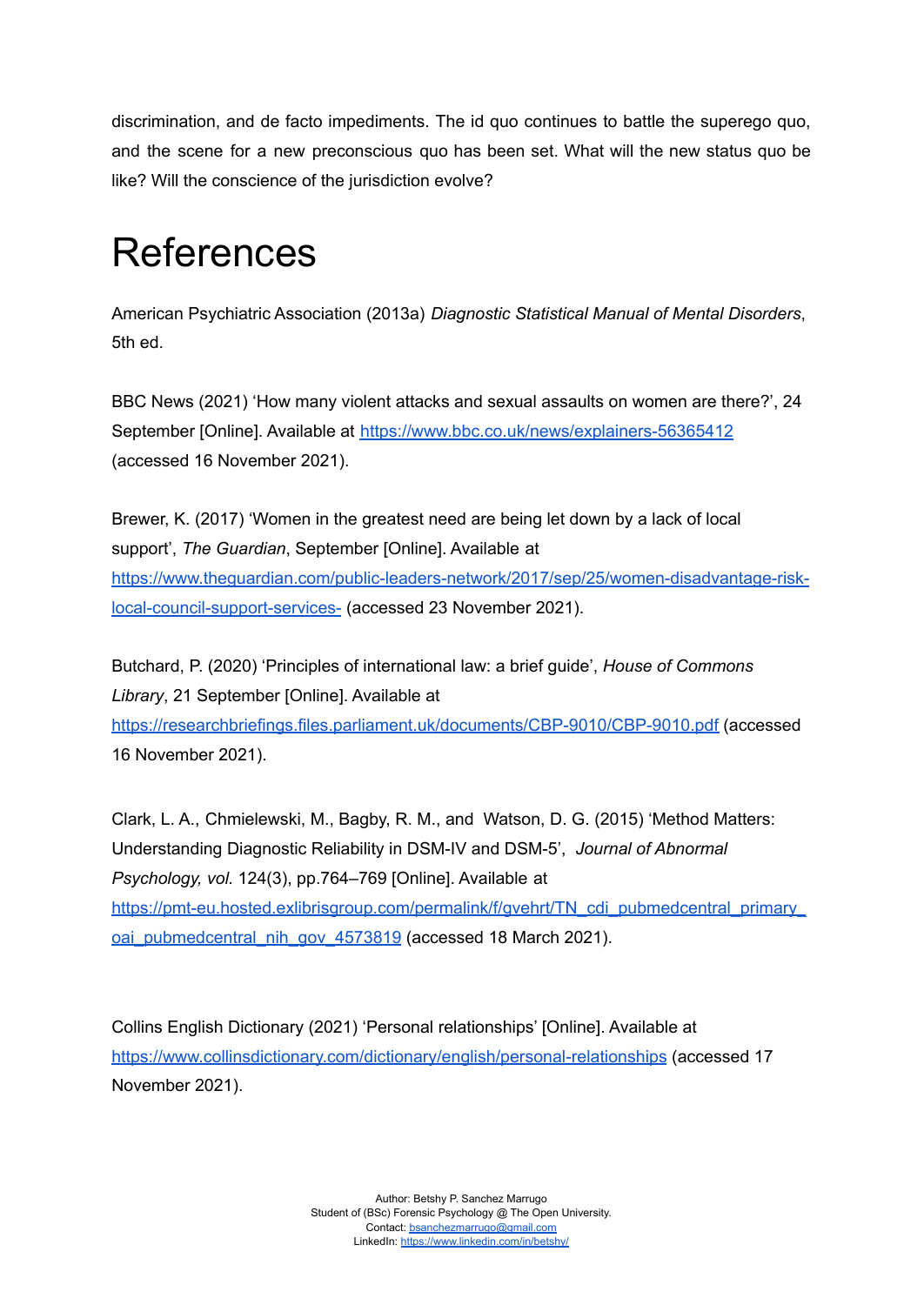Council of Europe (1950) 'European Convention on Human Rights', *European Court of Human Rights,* August [Online]. Available at [https://www.echr.coe.int/documents/convention\\_eng.pdf](https://www.echr.coe.int/documents/convention_eng.pdf) (accessed 14 November, 2021).

Council of Europe (2011) 'Convention on Preventing and Combating Violence Against Women and Domestic Violence', Istanbul, 11 May [Online]. Available at <https://www.coe.int/en/web/conventions/full-list?module=treaty-detail&treatynum=210> (accessed 14 November 2021).

Council of Europe (2013) 'Feasibility Study: Equal Access of Women to Justice', *Gender Equality Commission*, Strasbourg, 28 May [Online]. Available at <http://help.elearning.ext.coe.int/mod/resource/view.php?id=124789&redirect=1> (accessed 14 November 2021).

Council of Europe (2017) 'Training Manual for Judges and Prosecutors on Ensuring Women's Access to Justice', September [Online]. Available at <https://rm.coe.int/training-manual-women-access-to-justice/16808d78c5> (accessed 14 November 2021).

Council of Europe (n.d.) 'Guaranteeing Equal Access of Women to Justice' [Online]. Available at <http://help.elearning.ext.coe.int/mod/resource/view.php?id=124793&redirect=1> (accessed on 14 November 2021).

*Domestic Abuse Act 2021* [Online]. Available at <https://www.legislation.gov.uk/ukpga/2021/17/contents> (accessed 17 November 2021).

Etymonline (n.d.), 'dignity (n.)', Online Etymology Dictionary [Online]. Available at <https://www.etymonline.com/word/dignity> (accessed 22 November 2021).

*Equality Act 2010* [Online]. Available at <https://www.legislation.gov.uk/ukpga/2010/15/contents> (accessed 22 November 2021).

European Union Agency for Fundamental Rights (2007) 'Article 1 - Human dignity' [Online]. Available at <https://fra.europa.eu/en/eu-charter/article/1-human-dignity> (accessed 12 November, 2021).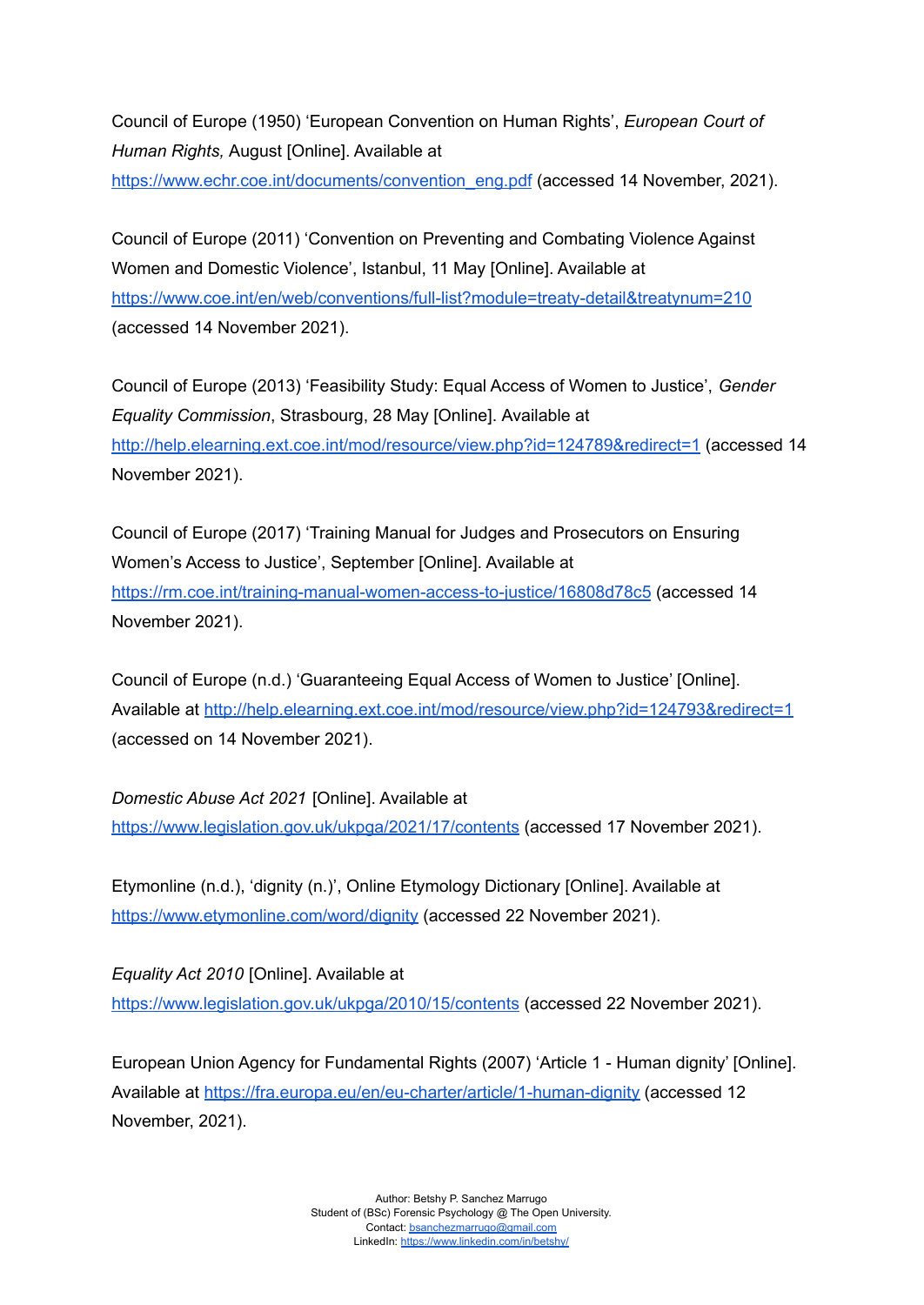Eysenck, M.W. (2000) *Psychology: A Student Handbook*, East Sussex, Psychology Press Ltd

Freud, S. (1923) 'The Ego and the Id' [Online]. Available at <https://www.sigmundfreud.net/the-ego-and-the-id-pdf-ebook.jsp> (accessed 14 November 2021).

*Health and Social Care Act 2008* [Online]. Available at <https://www.legislation.gov.uk/ukdsi/2014/9780111117613/regulation/10> (accessed 12 November, 2021).

Healthwatch (2016) 'What people think of mental health services', 12 February [Online]. Available at

<https://www.healthwatch.co.uk/news/2016-02-12/what-people-think-mental-health-services> (accessed 21 November 2021).

*Human Rights Act 1998* [Online]. Available at <https://www.legislation.gov.uk/ukpga/1998/42/contents> (accessed 12 November, 2021).

Knott, L. (2016) 'Emotionally unstable personality disorder', 19 January [Online]. Available at <https://patient.info/doctor/emotionally-unstable-personality-disorder> (accessed 12 September, 2021).

Lang, A. (2016) 'Brexit and the UN Security Council', *House of Commons Library*, 19 May [Online]. Available at

<https://researchbriefings.files.parliament.uk/documents/CBP-7597/CBP-7597.pdf> (accessed 18 November 2021).

McFall-Johnsen, M. (2021) 'UK: People with learning disabilities have been given inappropriate "do not resuscitate" orders for COVID-19, *Business Insider* [Online]. Available at

[https://www.businessinsider.com/uk-learning-disabilities-inappropriate-do-not-resuscitate-ord](https://www.businessinsider.com/uk-learning-disabilities-inappropriate-do-not-resuscitate-orders-2021-2?r=US&IR=T) [ers-2021-2?r=US&IR=T](https://www.businessinsider.com/uk-learning-disabilities-inappropriate-do-not-resuscitate-orders-2021-2?r=US&IR=T) (accessed 18 November 2021).

McGregor, L. (2016) 'The right to live with dignity', Equality and Human Rights Commision, 29 June [Online]. Available at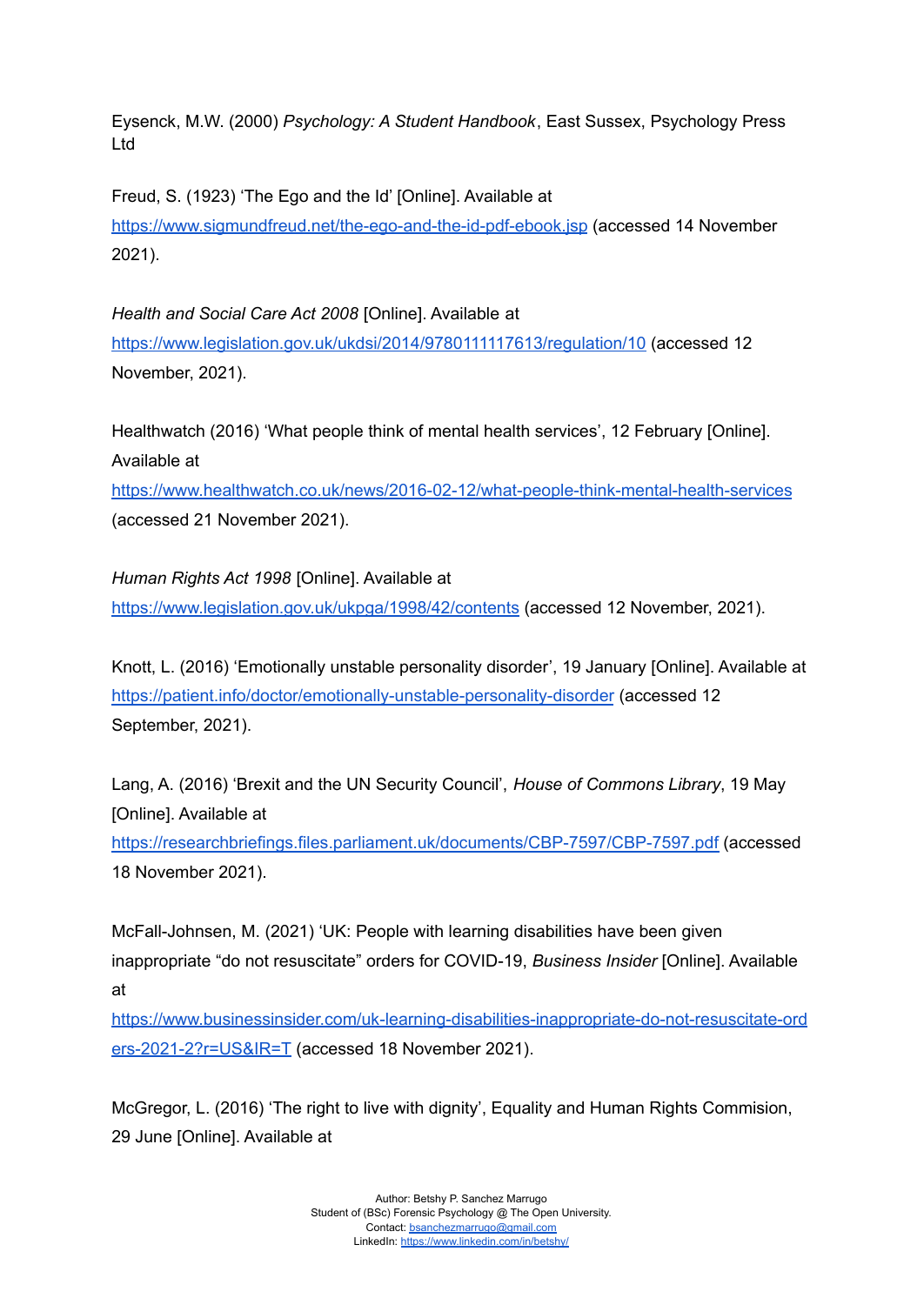<https://www.equalityhumanrights.com/en/our-work/blogs/right-live-dignity> (accessed 12 November, 2021).

Mental Health Foundation (2017) 'Surviving or Thriving? The State of the UK's Mental Health' [Online]. Available at

[https://www.mentalhealth.org.uk/sites/default/files/surviving-or-thriving-state-uk-mental-healt](https://www.mentalhealth.org.uk/sites/default/files/surviving-or-thriving-state-uk-mental-health.pdf) [h.pdf](https://www.mentalhealth.org.uk/sites/default/files/surviving-or-thriving-state-uk-mental-health.pdf) (accessed 17 November 2021).

Lamb, N. (2018) 'The Consensus Statement for People with Complex Mental Health Difficulties who are diagnosed with a Personality Disorder', *The British Psychological Society,* 8 February [Online]. Available at <https://www.mind.org.uk/media-a/4353/consensus-statement-final.pdf> (accessed 18

November 2021).

Murdoch, C., Dyer, J., and Farmer, P. (2020) 'Advancing Mental Health Equalities Strategy', *NHS England*, 16 October [Online]. Available at

<https://www.england.nhs.uk/publication/advancing-mental-health-equalities-strategy/> (accessed 12 November, 2021).

National Institute for Health and Care Excellence (2004) 'Self-harm in over 8s: short-term management and prevention of recurrence', 28 July [Online]. Available at <https://www.nice.org.uk/guidance/cg16/chapter/1-Guidance> (accessed 13 November, 2021).

National Institute for Health and Care Excellence (2009) 'Borderline personality disorder: recognition and management', 28 January [Online]. Available at <https://www.nice.org.uk/guidance/cg78/chapter/1-Guidance> (accessed 13 November, 2021).

National Institute for Health and Care Excellence (2015) 'Personality disorders: borderline and antisocial', 11 June [Online]. Available at <https://www.nice.org.uk/guidance/qs88> (accessed 22 November 2021).

National Institute for Health and Care Excellence (2019) 'Service user experience in adult mental health services', 31 July [Online]. Available at https://www.nice.org.uk/quidance/qs14 (accessed 12 November, 2021).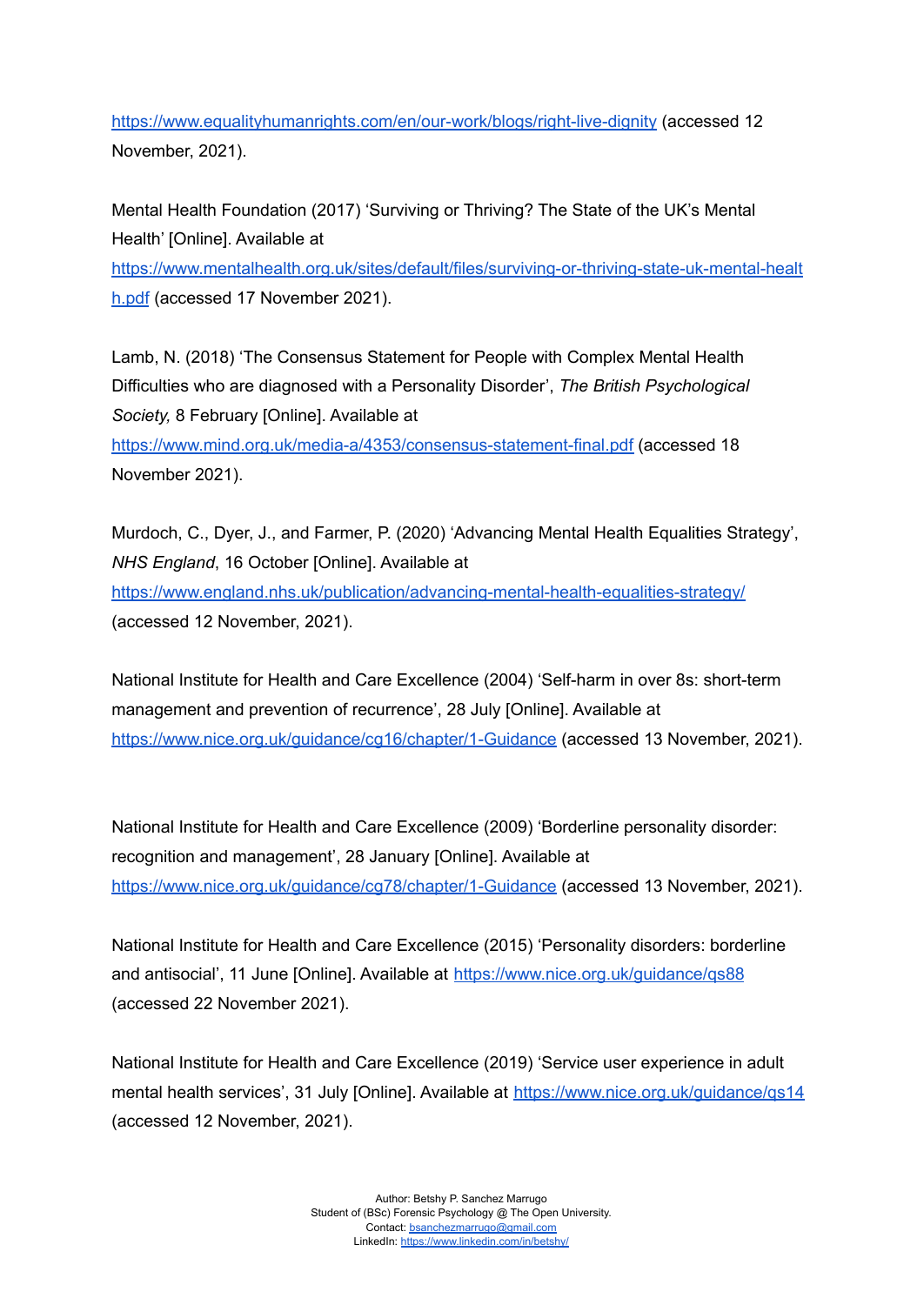NHS England and Public Health England (n.d.) 'Reducing Health Inequalities resources' [Online]. Available at <https://www.england.nhs.uk/about/equality/equality-hub/resources/> (accessed 12 November, 2021).

O'Cinneide, C. (2012) 'Human Rights and the UK Constitution', *The British Academy* [Online]. Available at

[https://www.thebritishacademy.ac.uk/documents/262/Human-rights-and-the-UK-constitution.](https://www.thebritishacademy.ac.uk/documents/262/Human-rights-and-the-UK-constitution.pdf) [pdf](https://www.thebritishacademy.ac.uk/documents/262/Human-rights-and-the-UK-constitution.pdf) (accessed 20 November 2021).

Office for National Statistics (2018) 'Counts and percentages of adults with a mental illness, by occupation, age, sex, and ethnicity, between May and July 2012 to 2017', 16 March [Online]. Available at

[https://www.ons.gov.uk/peoplepopulationandcommunity/healthandsocialcare/mentalhealth/a](https://www.ons.gov.uk/peoplepopulationandcommunity/healthandsocialcare/mentalhealth/adhocs/008200countsandpercentagesofadultswithamentalillnessbyoccupationagesexandethnicitybetweenmayandjuly2012to2017) [dhocs/008200countsandpercentagesofadultswithamentalillnessbyoccupationagesexandethni](https://www.ons.gov.uk/peoplepopulationandcommunity/healthandsocialcare/mentalhealth/adhocs/008200countsandpercentagesofadultswithamentalillnessbyoccupationagesexandethnicitybetweenmayandjuly2012to2017) [citybetweenmayandjuly2012to2017](https://www.ons.gov.uk/peoplepopulationandcommunity/healthandsocialcare/mentalhealth/adhocs/008200countsandpercentagesofadultswithamentalillnessbyoccupationagesexandethnicitybetweenmayandjuly2012to2017) (accessed 11 September, 2021).

Oxford Reference (n.d.) 'Status Quo' [Online]. Available at <https://www.oxfordreference.com/view/10.1093/oi/authority.20110803100529551> (accessed 15 November 2021).

Parliamentary and Health Service Ombudsman (2018) 'NHS failing patients with mental health problems', 20 March [Online]. Available at

[https://www.ombudsman.org.uk/news-and-blog/news/nhs-failing-patients-mental-health-probl](https://www.ombudsman.org.uk/news-and-blog/news/nhs-failing-patients-mental-health-problems#:~:text=Vulnerable%20patients%20with%20mental%20health,Service%20Ombudsman%20report%20published%20today) [ems#:~:text=Vulnerable%20patients%20with%20mental%20health,Service%20Ombudsman](https://www.ombudsman.org.uk/news-and-blog/news/nhs-failing-patients-mental-health-problems#:~:text=Vulnerable%20patients%20with%20mental%20health,Service%20Ombudsman%20report%20published%20today) [%20report%20published%20today](https://www.ombudsman.org.uk/news-and-blog/news/nhs-failing-patients-mental-health-problems#:~:text=Vulnerable%20patients%20with%20mental%20health,Service%20Ombudsman%20report%20published%20today) (accessed 12 November, 2021).

Parliamentary and Health Service Ombudsman (2020) '1 in 5 mental health patients don't feel safe in NHS care', 19 February [Online]. Available at [https://www.ombudsman.org.uk/news-and-blog/news/1-5-mental-health-patients-dont-feel-sa](https://www.ombudsman.org.uk/news-and-blog/news/1-5-mental-health-patients-dont-feel-safe-nhs-care-ombudsman-finds) [fe-nhs-care-ombudsman-finds](https://www.ombudsman.org.uk/news-and-blog/news/1-5-mental-health-patients-dont-feel-safe-nhs-care-ombudsman-finds) (accessed 17 November 2021).

Parliamentary and Health Service Ombudsman (n.d.) 'What happens if someone complains about your organisation?' [Online]. Available at [https://www.ombudsman.org.uk/organisations-we-investigate/what-happens-if-someone-com](https://www.ombudsman.org.uk/organisations-we-investigate/what-happens-if-someone-complains-about-your-organisation) [plains-about-your-organisation](https://www.ombudsman.org.uk/organisations-we-investigate/what-happens-if-someone-complains-about-your-organisation) (accessed 17 November 2021).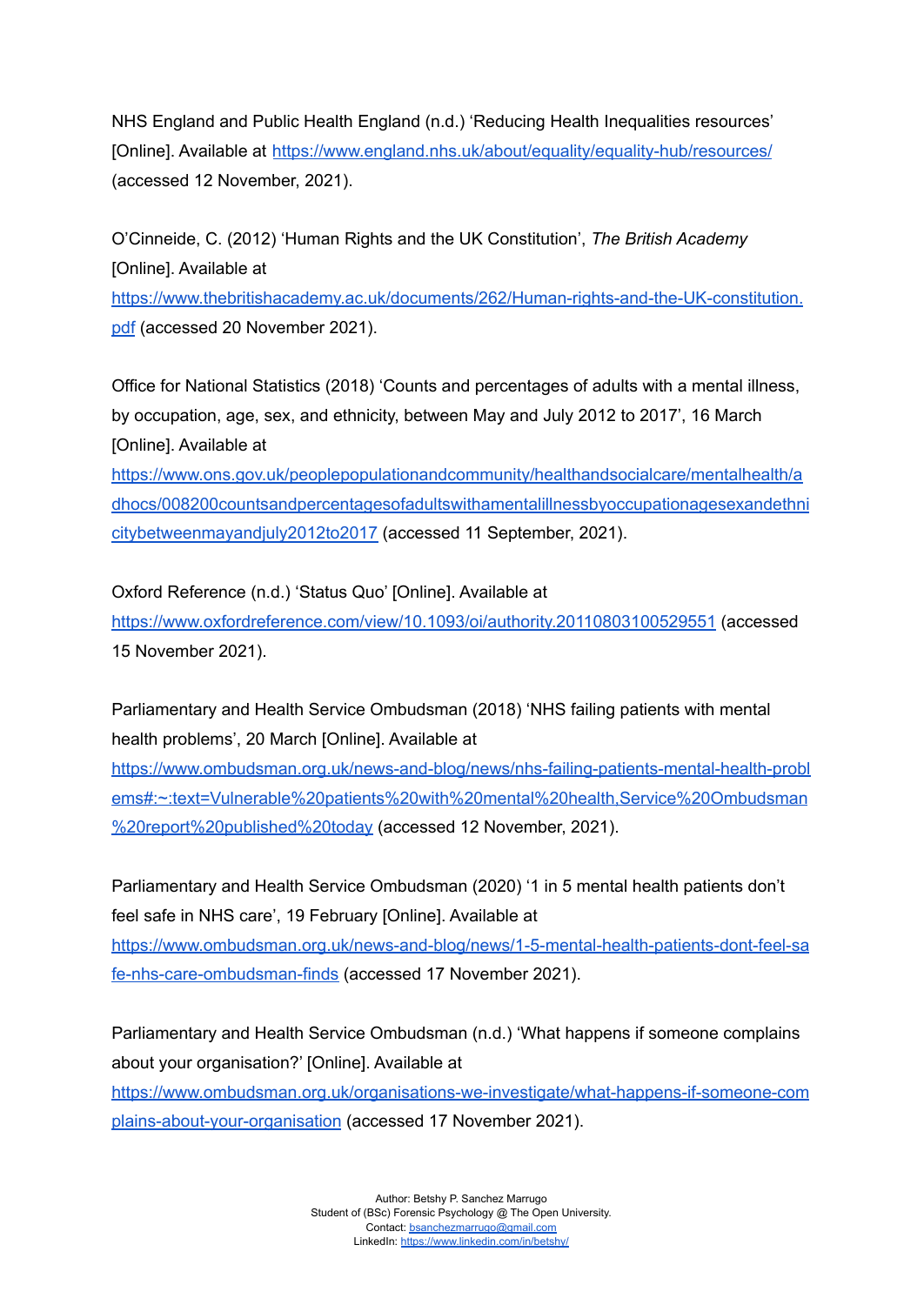Reynolds, E. (2017) 'Borderline personality disorder: 'One doctor told me I wasn't ill, just a bad person', 27 October [Online]. Available at

[https://www.theguardian.com/healthcare-network/2017/oct/27/borderline-personality-disorder](https://www.theguardian.com/healthcare-network/2017/oct/27/borderline-personality-disorder-stigmatised-misunderstood-misdiagnosed) [-stigmatised-misunderstood-misdiagnosed](https://www.theguardian.com/healthcare-network/2017/oct/27/borderline-personality-disorder-stigmatised-misunderstood-misdiagnosed) (accessed 11 September, 2021).

SafeLives (2015) 'Getting it right the first time' [Online]. Available at <https://safelives.org.uk/policy-evidence/getting-it-right-first-time> (accessed 14 November, 2021).

Shapiro, I. (1996) 'Elements of Democratic Justice', *Political Theory*, Vol. 24 (2), Sage Publications, pp. 579-619 [Online]. Available at <https://www.jstor.org/stable/192017> (accessed 14 November, 2021).

Sheehan, L., Nieweglowski, K. and Corrigan, P. (2016) 'The Stigma of Personality Disorders', *Current Psychiatry Reports*. New York: Springer US, 18(1), pp. 1–7 [Online]. Available at [https://pmt-eu.hosted.exlibrisgroup.com/permalink/f/gvehrt/TN\\_springer\\_jour10.1007/s11920](https://pmt-eu.hosted.exlibrisgroup.com/permalink/f/gvehrt/TN_springer_jour10.1007/s11920-015-0654-1) [-015-0654-1](https://pmt-eu.hosted.exlibrisgroup.com/permalink/f/gvehrt/TN_springer_jour10.1007/s11920-015-0654-1) (Accessed 26 July 2019).

UK Government and Parliament (2021) 'Make LGBT conversion therapy illegal in the UK', *Petitions* [Online]. Available at <https://petition.parliament.uk/petitions/300976> (accessed 21 November 2021).

United Nations (1948) Universal Declaration of Human Rights, 10 December [Online]. Available at <https://www.un.org/en/about-us/universal-declaration-of-human-rights> (accessed 12 November, 2021).

United Nations (1966a) 'International Covenant on Civil and Political Rights', *United Nations Human Rights Office of the High Commissioner,* 16 December [Online]. Available at <https://www.ohchr.org/en/professionalinterest/pages/ccpr.aspx> (accessed 16 November 2021).

United Nations (1966b) 'International Covenant on Economic, Social and Cultural Rights', *United Nations Human Rights Office of the High Commissioner* [Online]. Available at <https://www.ohchr.org/en/professionalinterest/pages/cescr.aspx> (accessed 12 November 2021).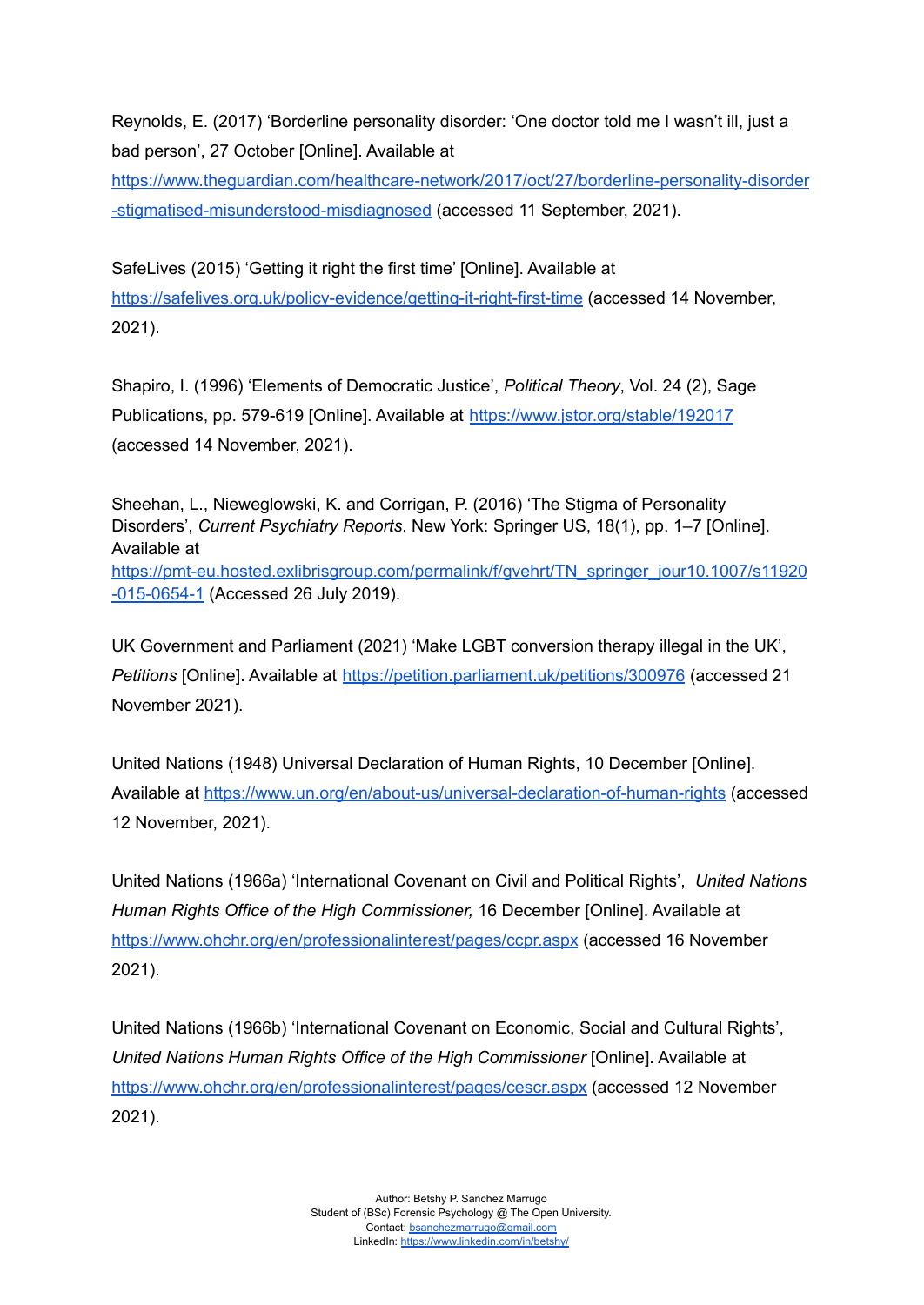United Nations (2015) 'Resolution 2242', *Security Council*, 13 October [Online]. Available at [https://www.securitycouncilreport.org/atf/cf/%7B65BFCF9B-6D27-4E9C-8CD3-CF6E4FF96F](https://www.securitycouncilreport.org/atf/cf/%7B65BFCF9B-6D27-4E9C-8CD3-CF6E4FF96FF9%7D/s_res_2242.pdf) F9%7D/s res 2242.pdf (accessed 15 November 2021).

United Nations (2017) 'General Recommendation No. 35 on gender-based violence against women, updating general recommendation No. 19', *Committee on the Elimination of Discrimination Against Women*, 26 July [Online]. Available at [https://tbinternet.ohchr.org/Treaties/CEDAW/Shared%20Documents/1\\_Global/CEDAW\\_C\\_G](https://tbinternet.ohchr.org/Treaties/CEDAW/Shared%20Documents/1_Global/CEDAW_C_GC_35_8267_E.pdf) [C\\_35\\_8267\\_E.pdf](https://tbinternet.ohchr.org/Treaties/CEDAW/Shared%20Documents/1_Global/CEDAW_C_GC_35_8267_E.pdf) (accessed 15 November 2021).

United Nations Committee on the Elimination of Discrimination against Women (2014) 'Joint general recommendation No. 31 of the Committee on the Elimination of Discrimination against Women/general comment No. 18 of the Committee on the Rights of the Child on harmful practices', *United Nations Human Rights Treaty Bodies*, 14 November [Online]. Available at

[https://tbinternet.ohchr.org/\\_layouts/15/treatybodyexternal/Download.aspx?symbolno=CEDA](https://tbinternet.ohchr.org/_layouts/15/treatybodyexternal/Download.aspx?symbolno=CEDAW%2fC%2fGC%2f31%2fCRC%2fC%2fGC%2f18&Lang=en) [W%2fC%2fGC%2f31%2fCRC%2fC%2fGC%2f18&Lang=en](https://tbinternet.ohchr.org/_layouts/15/treatybodyexternal/Download.aspx?symbolno=CEDAW%2fC%2fGC%2f31%2fCRC%2fC%2fGC%2f18&Lang=en) (accessed 14 November 2021).

United Nations Committee on the Elimination of Discrimination against Women (2015) 'General recommendation no. 33 on women's access to justice' [Online]. Available at <https://digitallibrary.un.org/record/807253?ln=en> (accessed 13 November, 2021).

United Nations Development Programme (2021) 'Human Development Index', Human Development Reports [Online]. Available at <http://hdr.undp.org/en/content/human-development-index-hdi> (accessed 16 November 2021).

United Nations Human Rights Office of the High Commissioner (n.d.) 'The Universal Declaration of Human Rights - in six cross-cutting themes' [Online]. Available at <https://www.ohchr.org/en/udhr/pages/crosscuttingthemes.aspx> (accessed 12 November, 2021).

UN Women (2016) 'Framework for measuring access to justice including specific challenges facing women', *Council of Europe* [Online]. Available at <http://help.elearning.ext.coe.int/mod/resource/view.php?id=124786&redirect=1> (accessed 15 November 2021).